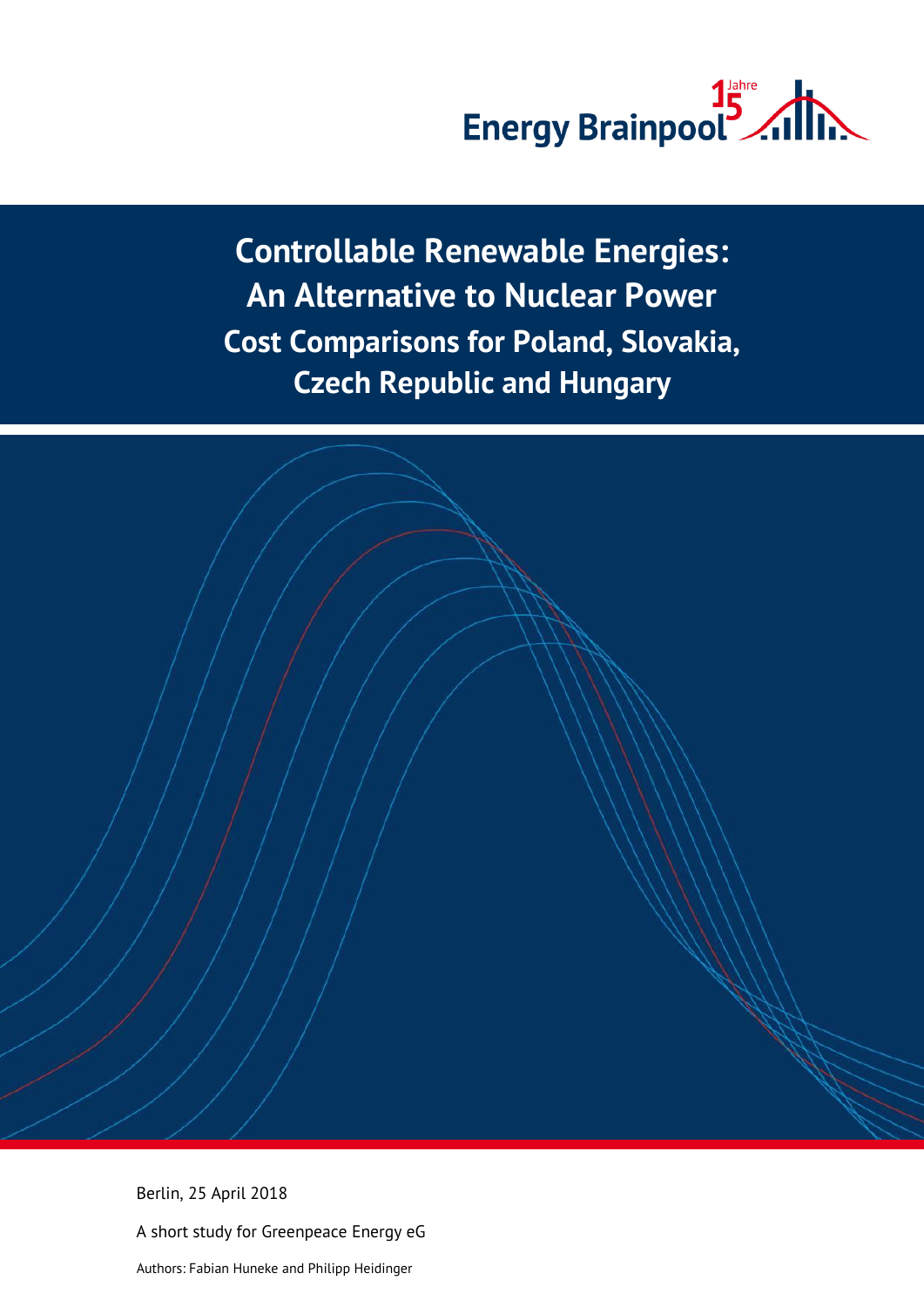# **TABLE OF CONTENTS**

| 4.1.5. Summary of The technical parameters of The nuclear power plant projects12 |  |
|----------------------------------------------------------------------------------|--|
|                                                                                  |  |
|                                                                                  |  |
|                                                                                  |  |
|                                                                                  |  |
|                                                                                  |  |
|                                                                                  |  |
|                                                                                  |  |
|                                                                                  |  |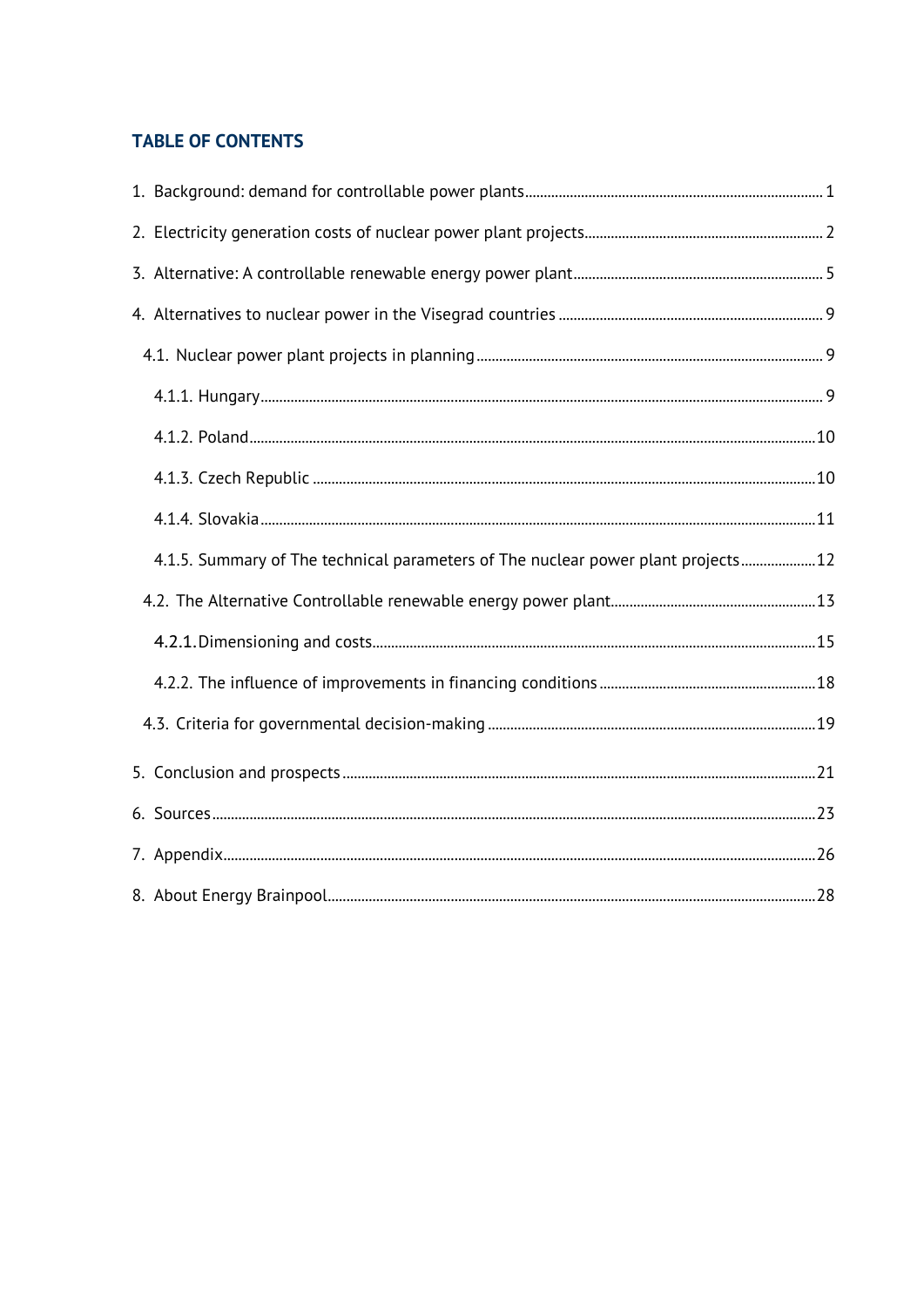

## **LIST OF FIGURES**

| Figure 1: Comparison of the CAPEX in the relevant literature for nuclear power plants with  |
|---------------------------------------------------------------------------------------------|
| currently budgeted and actual figures for new European NPP construction projects            |
| Figure 2: The range of cost components for nuclear power plants (NPPs) in current European  |
|                                                                                             |
|                                                                                             |
| Figure 4: The hourly residual load of base load power demand when supplied by intermittent  |
| renewable energies and visualisation of options for dimensioning CRE power plant components |
|                                                                                             |
|                                                                                             |

# **LIST OF TABLES**

| Table 1: Summary of technical parameters for planned nuclear power projects in each country13    |
|--------------------------------------------------------------------------------------------------|
| Table 2: Cost-optimised dimensioning of the CRE power plants in Visegrad countries 14            |
| Table 3: Improvements in CRE power plants shown as differences to the baseline 18                |
| Table 4: Assumptions used for the economic calculation of electrolysers and gas power plants21   |
| Table 5: Assumptions for the economic calculation of intermittent renewable energy facilities 21 |
|                                                                                                  |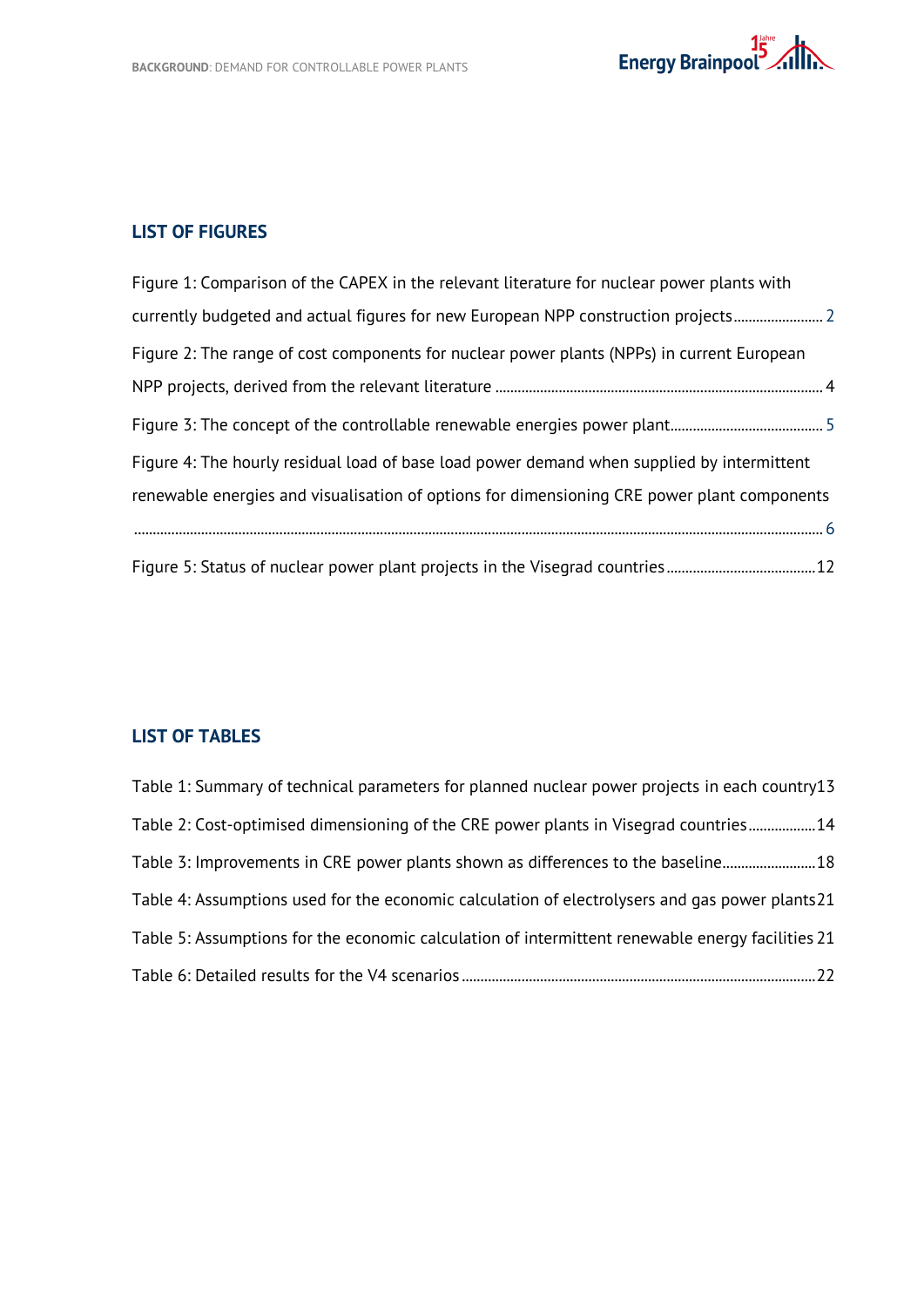## <span id="page-3-0"></span>**1. BACKGROUND: DEMAND FOR CONTROLLABLE POWER PLANTS**

The need for controllable power generation in Europe will grow sharply in the next decade. As a result of the decommissioning of coal-fired and nuclear power plants, partly for political reasons and partly due to their age, European power markets will need new technologies for electricity generation. These must also meet the power system's growing requirements for flexibility.

Although photovoltaic (PV) and wind energy systems currently have very low power generation costs, their power production is not controllable and their contribution to supply security is negligible. Their integration into power grids raises flexibility requirements for other grid users. The willingness to invest in controllable fossil-fuelled (coal or gas) power plants is diminished both by the desire for energy independence and concern about climate change. Nuclear power plants are generally ascribed high availability and predictable revisions. Even if this assessment is currently changing because of the unavailability of French nuclear power plants (NPPs) in the winter of 2016/2017, in principle NPPs are technically suitable for providing supply security with a low level of dependency on energy from abroad and a low climate impact. For this reason, nuclear power plant projects are being planned or are already under construction in France, Poland, Slovakia, Czech Republic, and Hungary; this study will examine them in detail. These new nuclear power plants bear very high financial and ecological risks.

This raises the question of technical and economic alternatives. A controllable renewable energy (CRE) power plant comprising photovoltaic (PV) and wind energy systems for the lowcost use of primary energy, and electrolysers<sup>1</sup> with gas-fired power plants for controllability and thus supply security, is a solution that is technically conceivable. This alternative to nuclear power provides a high degree of energy self-sufficiency and has a low environmental impact. But is it also economical?

To answer this question, this study will compare the costs of power production in NPP projects that are planned or under construction in the Visegrad countries with the costs of a costoptimised CRE power plant providing at least the same volume of electricity and degree of supply security.

 $\overline{a}$ 

 $1$  The basic operation of electrolysers and the CRE power plant is shown in detail on page 5.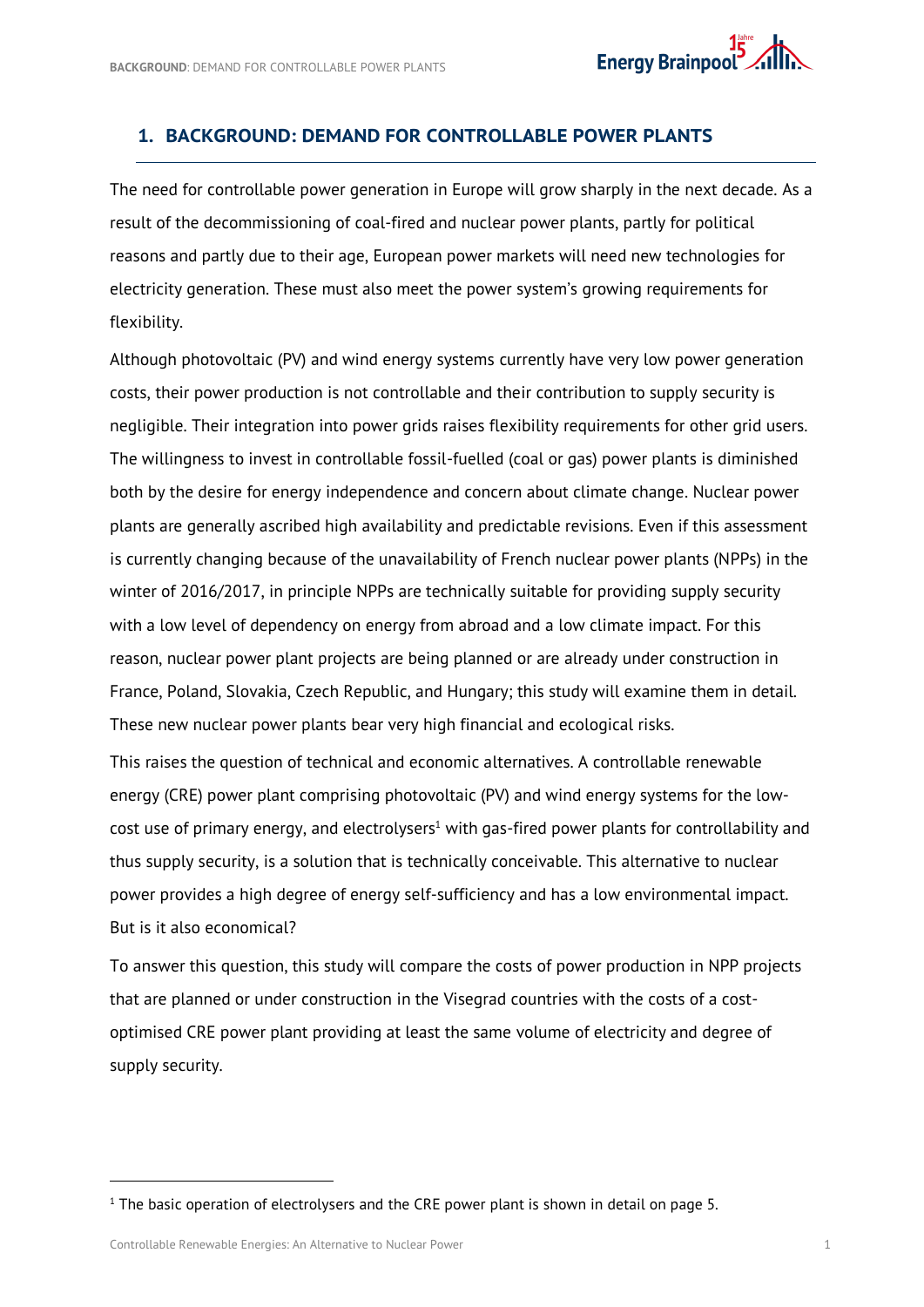# <span id="page-4-0"></span>**2. ELECTRICITY GENERATION COSTS OF NUCLEAR POWER PLANT PROJECTS**

The average cost of electricity produced in a nuclear power plant (NPP) is largely unknown. In principle, the costs are made up of those costs incurred in the construction of a new  $NPP<sup>2</sup>$  and the costs of operation and maintenance. $3$  The latter are divided into a fixed cost component and a variable component which accrues with every MWh of power generated during operations. But the figures in relevant literature and publicly accessible sources of information on current NPP projects vary greatly and do not paint a uniform picture. Some of this is due to necessary technological differentiation, but it is also due to the fact that costs and risks in operations and dismantling are assessed very differently by each country.



<span id="page-4-1"></span>Figure 1: Comparison of the CAPEX in the relevant literature for nuclear power plants with currently budgeted and actual figures for new European NPP construction projects

Six studies were evaluated as a reflection of energy industry research.<sup>4</sup> These studies gave a median figure of EUR 3,500/kW for the CAPEX (such figures are referred to hereafter as "figures in the relevant literature"), with a range between EUR 3,095/kW and EUR 5,515/kW. These figures tend to be lower than the planned or projected costs given for current European NPP

 $\overline{a}$ 

<sup>2</sup> Capital expenditure (CAPEX)

<sup>&</sup>lt;sup>3</sup> For operating expenditures (OPEX), only internal costs are taken into account. Costs incurred during dismantling or as a risk premium during operations are often not fully included and their magnitude is not sufficiently known. Since the state often bears a share of these costs and risks, they are considered external costs and are not taken into account.

<sup>4</sup> (Connect Energy Economics, 2015) (Department of Energy & Climate Change, 2013) (European Climate Foundation, 2016) (European Climate Foundation, 2010) (U.S. Energy Information Administration, 2013)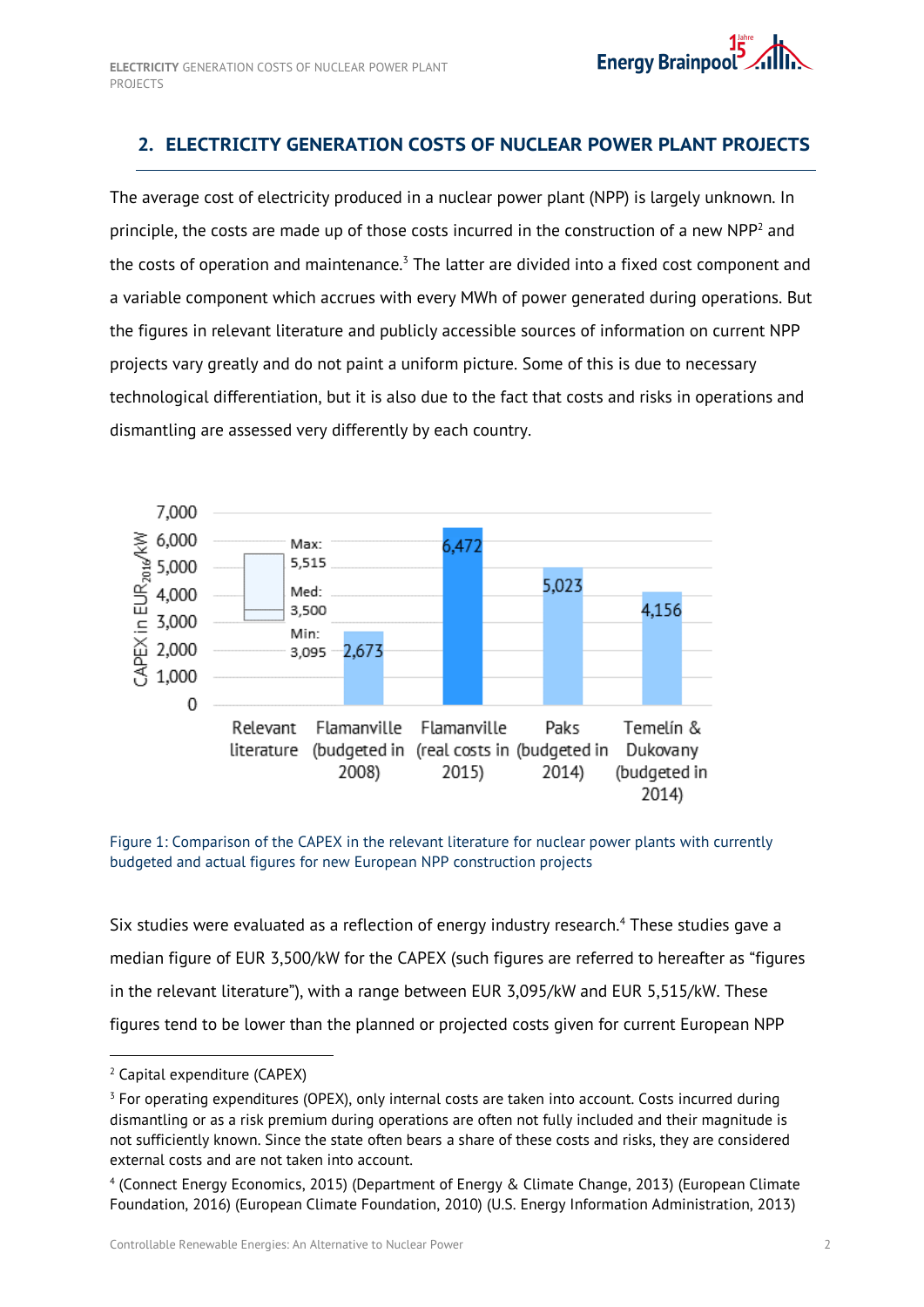

projects. Costs for Temelin 3 and Dukovany 5 in the Czech Republic are EUR 4,156/kW; for Paks II5 in Hungary, the cost is EUR 5,023/kW; and for Flamanville 3 in northern France, costs are EUR 6,472/kW. The absolute value of the CAPEX underlines the dimension of investments and these fluctuations. For Flamanville 3, the CAPEX has risen from a planned EUR 4 billion (2008 EUR value) to EUR 10.5 billion (2015 EUR value).<sup>6</sup> According to figures found in the relevant literature, the costs for an NPP with an installed net capacity of 1,630 megawatts would be up to EUR 8.99 billion. (Unless otherwise noted, all monetary figures in this paragraph are 2016 EUR values.)

Based on a service life of 50 years, with a weighted average cost of capital (WACC)<sup>7</sup> of 6.89%<sup>8</sup> and  $6,500^9$  full hours of use, the cost of capital is between EUR 38.30/MWh and EUR 70.90/MWh. The capital costs for nuclear power plants can be significantly higher, depending on the allocation of risks; with a WACC of 10%, the range increases to between EUR 54.30/MWh and EUR 100.40/MWh. The cost of capital thus accounts for a major share of the total costs. According to data provided by the relevant literature, fixed operating and maintenance costs are between EUR 62/kW and EUR 118/kW per year (both 2016 EUR values). For an NPP like Flamanville 3, with a capacity of 1,630 megawatts, the annual fixed operating and maintenance costs according to data in the relevant literature lie between EUR 101 million and EUR 192 million (2016 EUR values). Added to this, as variable operating costs, are the short-term marginal costs, for which Energy Brainpool assumes an average cost of EUR 7/MWh. At 6,500 full hours of use, these annual variable costs for Flamanville 3, our sample power plant, total EUR 74 million.

1

<sup>&</sup>lt;sup>5</sup> Here reactor blocks 5 and 6 are meant.

<sup>6</sup> Adjusted for inflation, this corresponds to an increase from EUR 4.36 billion to EUR 10.55 billion (2016 EUR values).

 $7$  WACCs (real) depict weighted interest rates which are calculated using interest rates for loan capital, interest rates for equity depending on the expected return, and the rate of inflation. With the help of WACCs, long-term investments with future cash flows are converted into annual values, making them comparable.

<sup>&</sup>lt;sup>8</sup> Real mixed interest rate for investments in power plants (9% nominal interest, 2% inflation).

 $9$  In 2016, France's nuclear power plants had 6,800 full hours of use.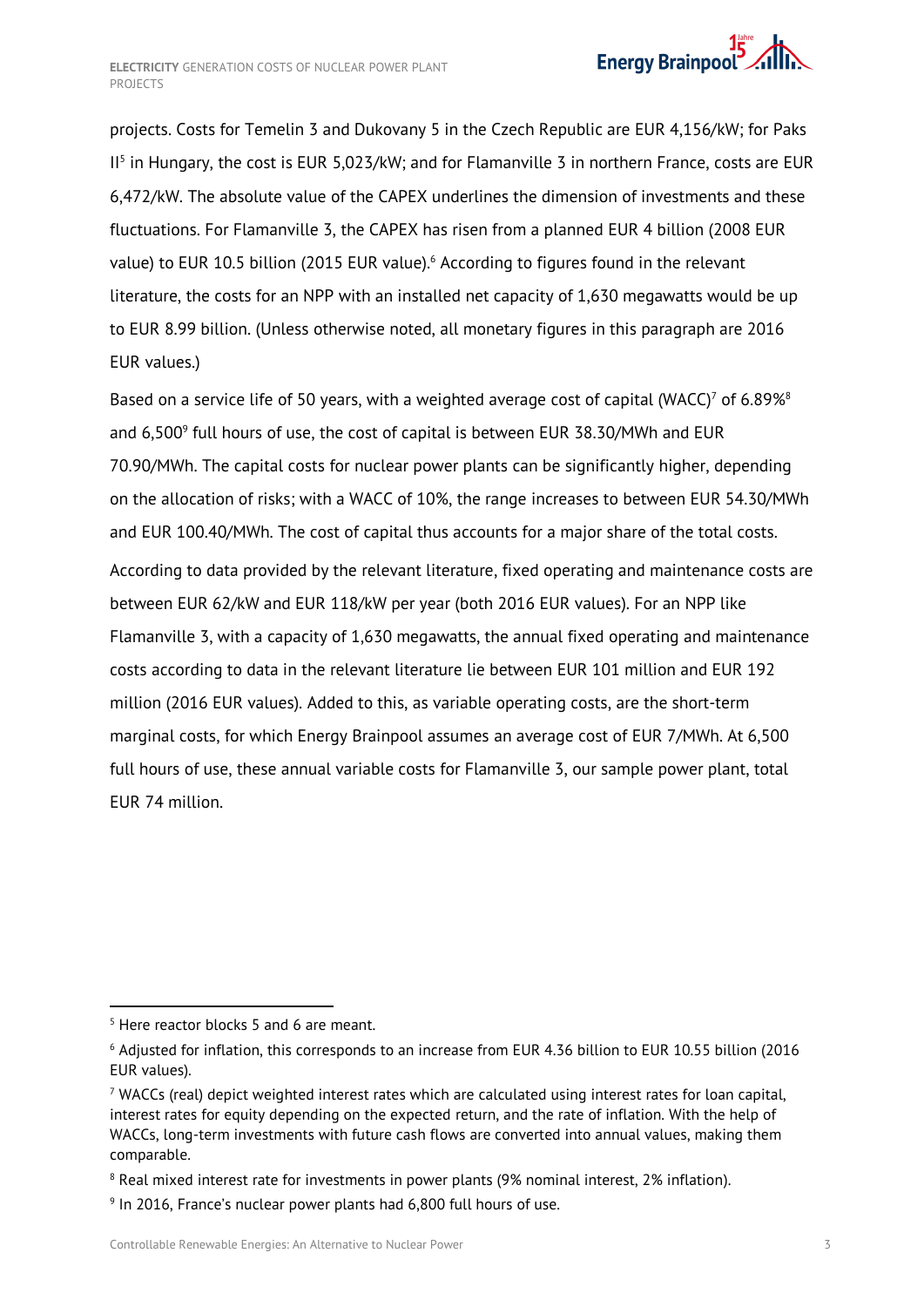**ELECTRICITY** GENERATION COSTS OF NUCLEAR POWER PLANT PROJECTS



<span id="page-6-0"></span>Figure 2: The range of cost components for nuclear power plants (NPPs) in current European NPP projects, derived from the relevant literature

Total costs are the sum of these cost components. Figure 2 shows that the range between figures provided by the relevant literature (minimum) and the CAPEX for Flamanville 3 (maximum) for 6,500 full hours of use is between EUR 54.90/MWh and EUR 125.70/MWh (both 2016 EUR values). A comparison with the EUR 119/MWh (2016 value) in financial support for the Hinkley Point C NPP in the UK tends to confirm the upper limit of this wide range. A minimum price of USD 123.50/MWh (nominal value) has also been reported for the Turkish NPP project Akkuyu, but the wording of the contract for this project makes a direct comparison difficult. Only budgeted figures for the Temelin/Dukovany and Paks NPP projects are available so far and final total costs will depend on the uncertain future cost development of these projects. Compared to the costs for Flamanville 3, expected figures are 29% to 56% higher. The subsidy rate for Hinkley Point C is also well above the level of budgeted figures―which are within the range of the usual figures found in the relevant literature. However, there is no real reason why nuclear power projects in Hungary or the Czech Republic could be realised at significantly lower costs than in other European countries.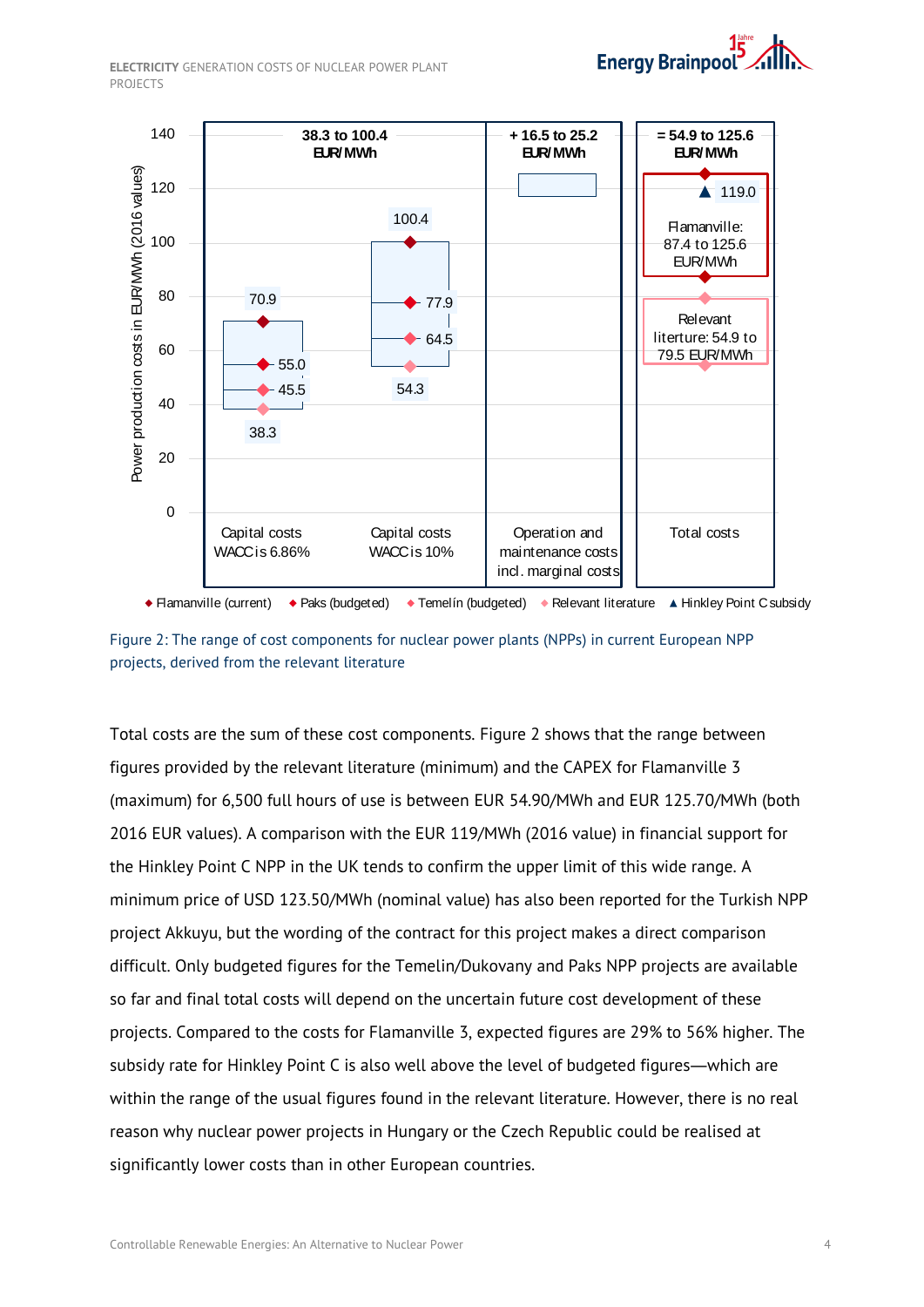# <span id="page-7-0"></span>**3. ALTERNATIVE: A CONTROLLABLE RENEWABLE ENERGY POWER PLANT**

As an alternative to nuclear power, a concept is presented here for a renewable power plant which supplies electricity that is controllable and makes at least the same contribution to supply security. This chapter describes how such a CRE power plant functions. The economic evaluation needed for the comparison with nuclear power will be provided for each Visegrad country in the following chapter.



<span id="page-7-1"></span>

Intermittent renewable energies can only partially meet the demand for power at times when they actually produce electricity. Strong solar radiation and high wind speeds generate surpluses, while at other times, the demand for electricity cannot be fully met—and in some few situations renewables feed practically no power into the grid. Alone, they cannot reliably cover immediate electricity needs. If the (surplus) electricity not immediately utilised is used for electrolysis, water is chemically separated into oxygen and hydrogen. Hydrogen is then enriched with carbon dioxide. This causes a reaction which produces methane and is referred to as methanation.<sup>10</sup> In this way, renewable energy is converted into gas. Methane, and to a certain extent hydrogen, can be fed into the gas grid and stored in gas storage facilities. Various gas power plant technologies<sup>11</sup> can utilise methane, and to a certain extent hydrogen, to generate

-

 $10$  This last step in the process of methanation is optional if a hydrogen infrastructure is in place, making it possible to transport and store hydrogen.

 $11$  These include combined cycle gas turbines, gas turbines (partial use of hydrogen possible) and gasfuelled engines (direct use of hydrogen possible).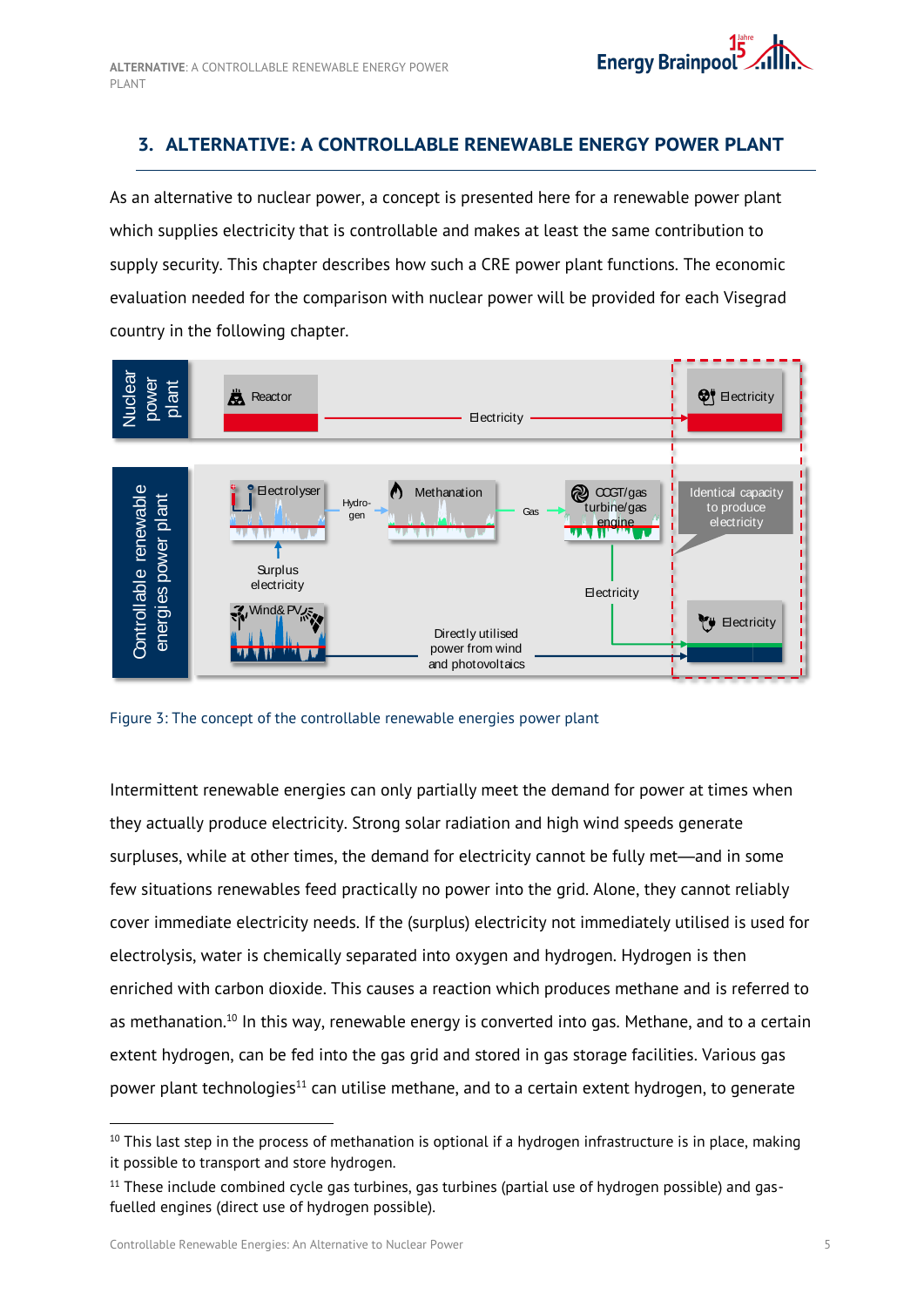**ALTERNATIVE**: A CONTROLLABLE RENEWABLE ENERGY POWER PLANT

power when it is needed and guarantee controllability of the system. In this study, a controllable power plant system using renewable energies will be referred to as a CRE power plant, the workings of which are shown above in [Figure](#page-7-1) 3.

To identify what constitutes an optimised CRE power plant, we need to dimension its individual components as best we can. This is influenced by each country's potential in wind and solar energy, investment conditions, and technical parameters. Figure 4 shows the options for dimensioning and their correlations based on the hourly residual load that occurs over a period of one year. In this example, the CRE power plant is expected to meet a constant demand for one gigawatt of power.



<span id="page-8-0"></span>

The system costs of a CRE power plant consist of the following two cost components, which are minimised in joint optimisation.

Firstly, minimal power production costs are determined in EUR/MWh of the intermittent renewable energies. This is done by optimising the ratio of installed PV and wind capacity, taking into account the national hourly wind and solar potential in the 2012 meteorological year and the respective technology costs. The result of this optimisation is the output required from intermittent renewable energies, their economically optimised ratio, and the costs of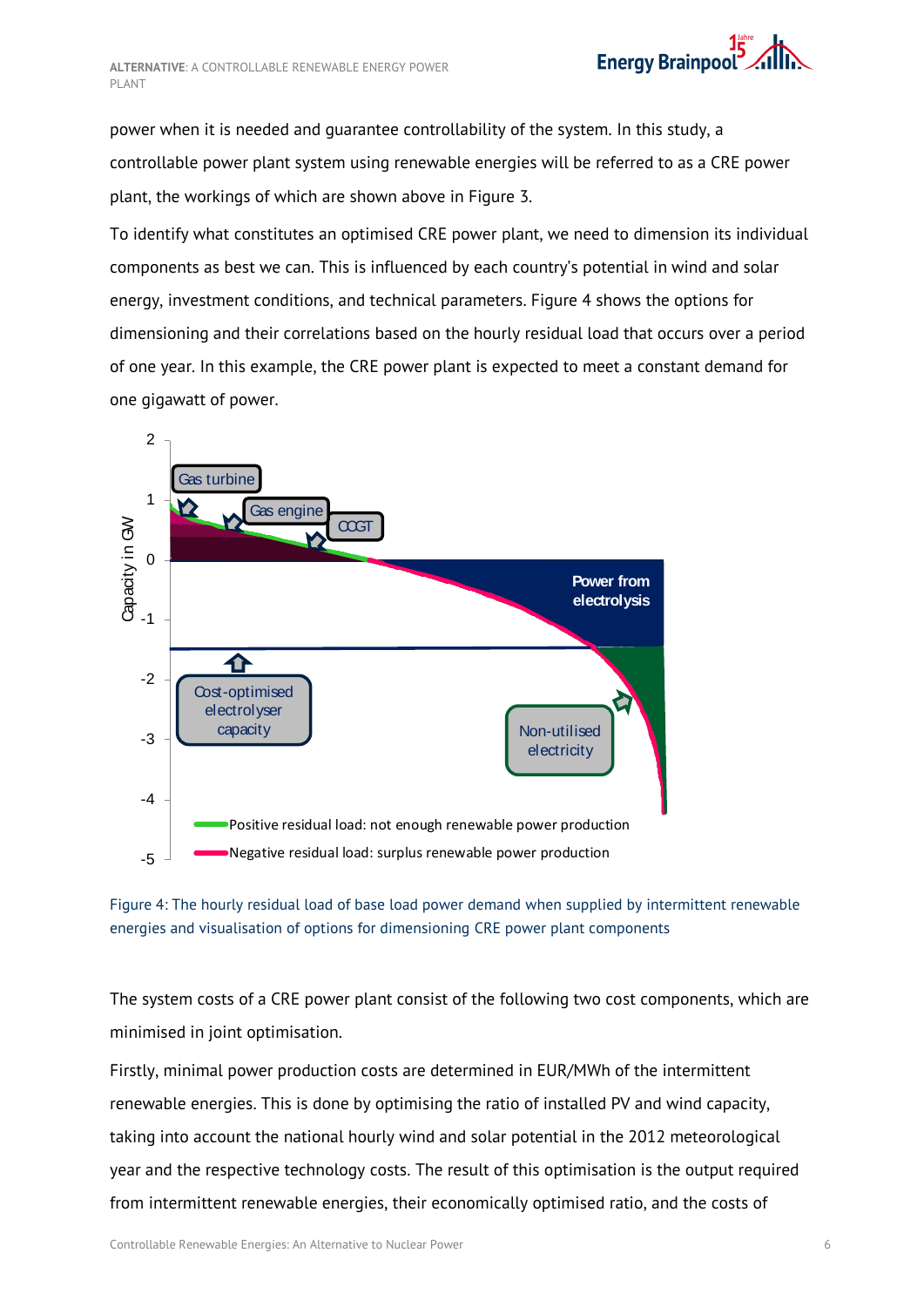

producing electricity from intermittent renewable energies—this as the first part of a CRE power plant.

Secondly, the additional costs of controllability are determined in EUR/MWh. This occurs by varying the optimal electrolyser capacity in MW and by determining a cost-optimised composition of the gas power plant's output. When residual load is positive (meaning not enough power is being generated from intermittent energy sources), then gas power plants must produce electricity. Three technologies are available for power production: gas turbines, gas engines, and combined cycle gas turbines (CCGT). Figure 4 shows their cost-optimised shares<sup>12</sup> in the conversion of electrolysis gas into electricity. A surplus of electricity from intermittent renewable sources results in a negative residual load. This means that demand is being met and surplus electricity can be converted into gas that can be stored. In a costoptimised system, a certain portion of this surplus would not be utilised (green area in Figure 4) because the additional electrolysers required for this would be underutilised and therefore not economical.<sup>13</sup> Taking into account the efficiency factors for electrolysers and gas power plants, it is crucial for optimisation that PV and solar facilities produce enough usable surplus electricity (blue area) over the year.

The costs of the individual components of a CRE power plant consist of the relevant capital costs of the initial investment (CAPEX) and the operations and maintenance costs (OPEX). This study assumes a European average figure for the CAPEX and OPEX within a given power production technology, but uses country-specific WACC and full hours of use for the intermittent renewable energy facilities. The numerical data is provided in the tables in the Appendix. Due to the single market and the flow of information, cost differences between European countries are based on the cost of capital and not on the actual cost of capital goods. <sup>14</sup> The cost of capital

-

 $12$  A peak residual load occurs during very few hours, for which inexpensive, but less effective gas turbines are suitable. Demand for electricity at residual load periods that occur a bit more frequently can be met with somewhat more expensive, but more efficient gas engines. As hydrogen gas engines, these could make energy-intensive methanation redundant. This is an effect that has not been taken into account in this study, but which would probably increase the overall efficiency of a CRE power plant. Combined cycle gas power plants are even more efficient, but also more cost-intensive, and only make sense for a greater number of operating hours. The optimal costs of these three gas power plants was determined using the CAPEX, OPEX and their degree of efficiency.(Linkenheil, et al., 2017, p. 24).

 $13$  The electricity is not used for purposes of economic optimisation. It is possible to use this electricity with other flexibility options such as load transfer or storage.

<sup>&</sup>lt;sup>14</sup> Costs of capital are defined as the interest on loans. The relevant literature refers to weighted costs of capital as WACC.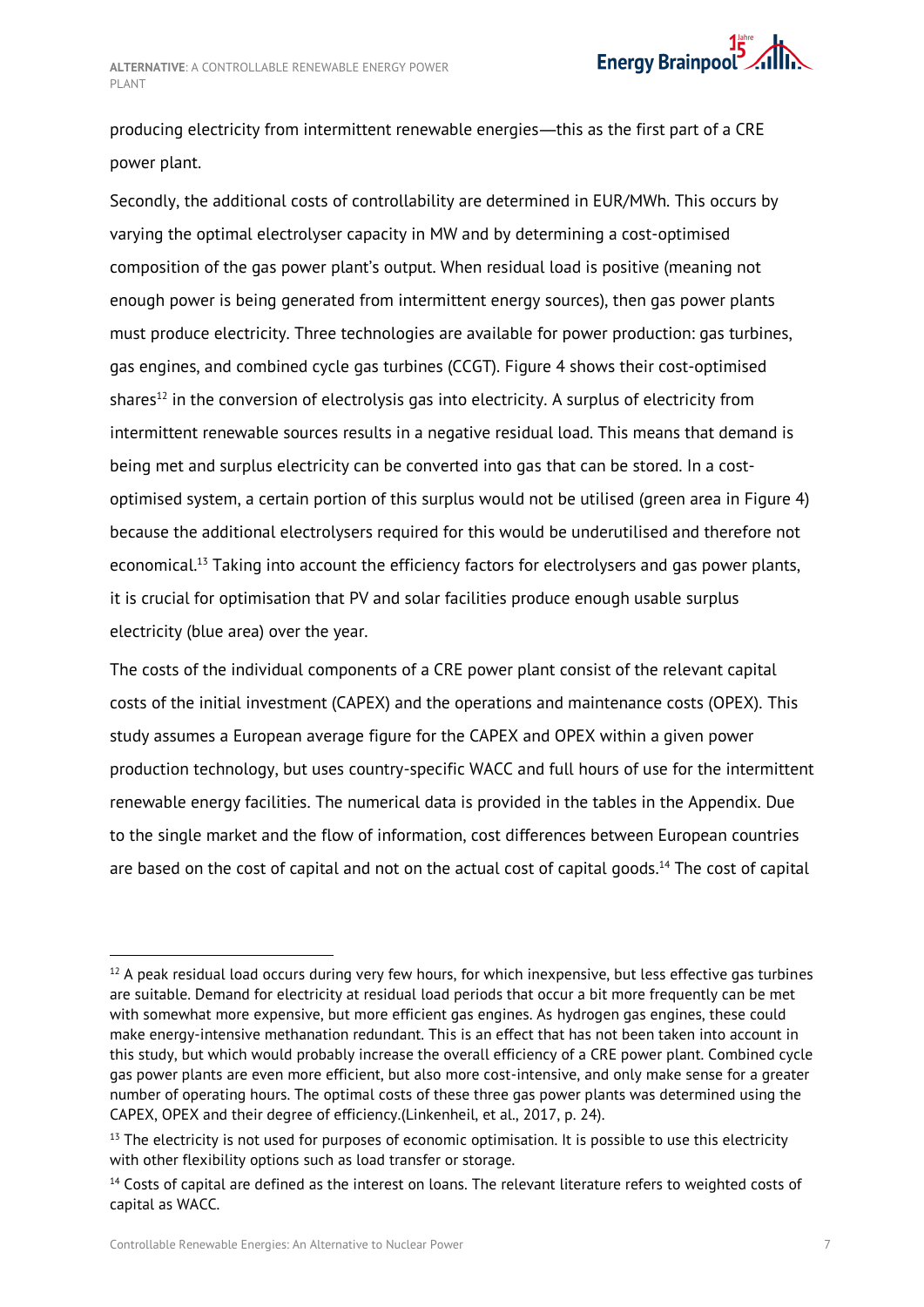

is driven by the financing structure between the project developers and the investors. Furthermore, the expected returns and risk premiums of those involved also play a role.

Controllable Renewable Energies: An Alternative to Nuclear Power 8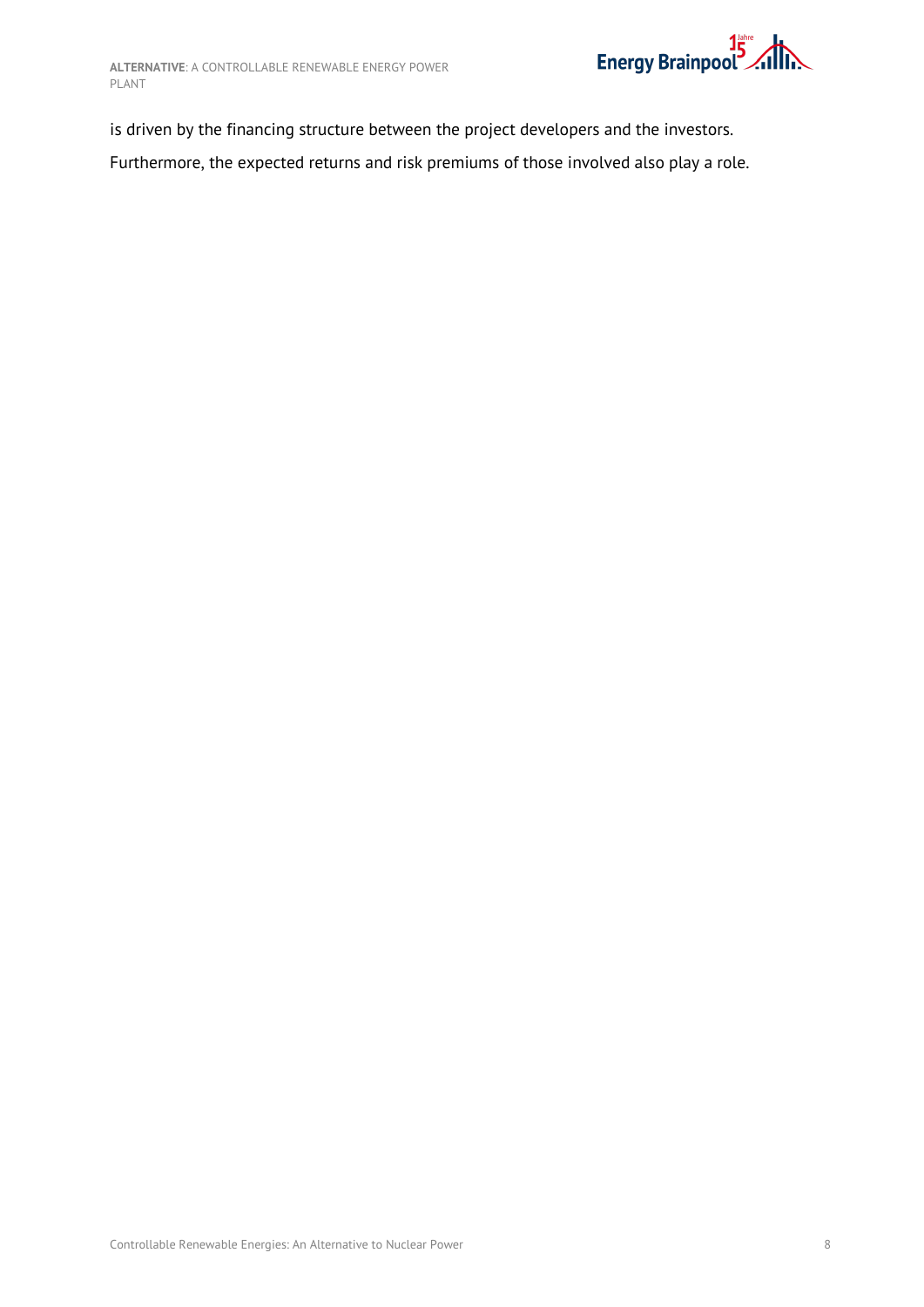# <span id="page-11-0"></span>**4. ALTERNATIVES TO NUCLEAR POWER IN THE VISEGRAD COUNTRIES**

There are nuclear power plant projects being planned or constructed in all four Visegrad countries—Poland, Slovakia, Czech Republic and Hungary. The total net capacity of these projects amounts to 15.6 GW. These projects are described below. The sections that follow describe and compare economically optimised CRE power plants for each country as an alternative.

# <span id="page-11-1"></span>4.1. NUCLEAR POWER PLANT PROJECTS IN PLANNING

The background to these projects is that older coal-fuelled plants and nuclear power plant (NPP) reactors will reach the end of their technical service lives and need to be replaced to ensure power generation capacity. The planning and construction of new NPPs is supposed to guarantee supply security without jeopardising energy independence. Poland plays a special role among the Visegrad countries because no NPPs have gone into operation there so far.<sup>15</sup> NPP projects in these countries are all in the planning phase, each in a different stage of progress. Initial figures for the construction budgets of the new power plants at the Paks site in Hungary and the Temelin/Dukovany site in the Czech Republic have been made public, while in Poland agreement must still be reached on a suitable location. The current status of the planning phase in each country is summarised below on the basis of publicly available information from the World Nuclear Association.<sup>16</sup> Information for Poland was supplemented with details from a project report by the Polish energy utility PGE.<sup>17</sup>

## <span id="page-11-2"></span>4.1.1. HUNGARY

 $\overline{a}$ 

Since the mid-1980s, four reactors with a total net capacity of about 1,800 MW have been in operation at the Paks site. Their scheduled shutdown would be in the mid-2020s, at the end of their 40 years of service life. To prevent a shortfall in power supply, two new reactors with a total net capacity of 2,400 MW are supposed to be built on the same site. According to planning, investment costs are predicted to total around EUR 12 billion. The reactors are scheduled to start generating electricity in 2026. According to the World Nuclear Association, there is a

<sup>&</sup>lt;sup>15</sup> The construction of four reactors at the Zarnowiec site was discontinued in 1990 due to protests.

<sup>&</sup>lt;sup>16</sup> (World Nuclear Association, 2018)

<sup>&</sup>lt;sup>17</sup> (PGE, 2016) Polska Grupa Energetyczna is a Polish energy utility that announced plans in 2009 to build two nuclear power plants in Poland.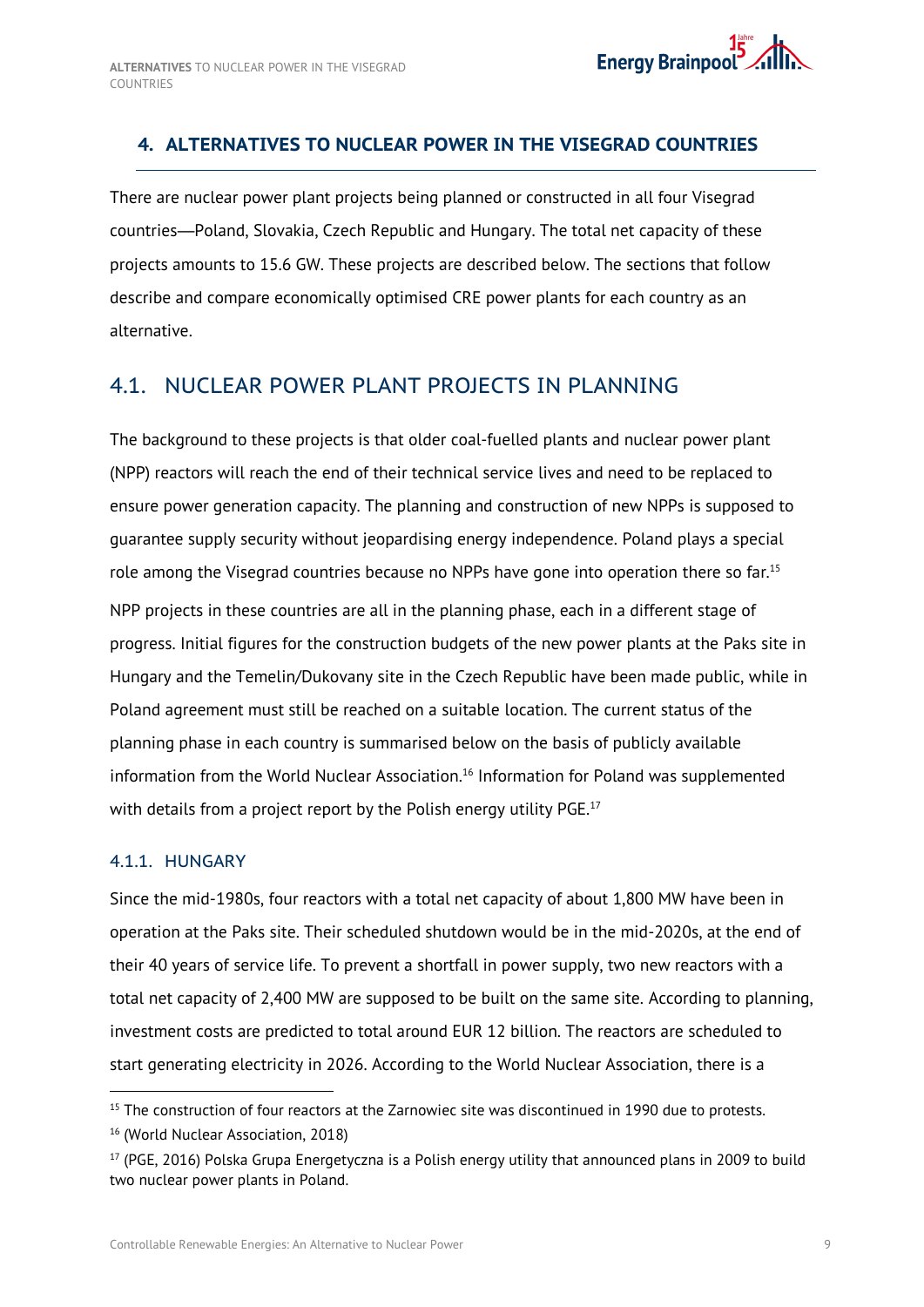Russian financing proposal for 80 percent of the investment costs. The Hungarian parliament agreed to the terms of financing in February 2017. The Russian state-owned company Rosatom expects to begin construction in 2020.

## <span id="page-12-0"></span>4.1.2. POLAND

Polish energy policy envisages having a fixed share of nuclear power in the energy mix by 2050. At the same time, the share of coal in overall production is supposed to be decreased to reduce  $CO<sup>2</sup>$  emissions. There are definite plans for a site with a total net capacity of 3,000 MW which should go online in 2029. The preliminary development phase is supposed to be completed by the end of 2018 and construction is expected to start in 2023. The model type and financing model are to be defined in a call for tender. According to its own project report, PGE will receive a 70-percent stake in the NPP. A state subsidy is also being discussed that would be similar in form to the contract for difference (CFD) $^{18}$  designed for the British Hinkley Point C nuclear power plant. PGE's project report states that more than 70 percent of the residents of Choczewo are supportive, although they live only 20 kilometres away from the Zarnowiec NPP project abandoned in 1990 due to protests. Another NPP in the eastern part of the country, also with a net capacity of 3,000 MW, is supposed to generate power from 2035. Three locations for this power plant are currently being discussed.

## <span id="page-12-1"></span>4.1.3. CZECH REPUBLIC

-

So far there are two sites with a total net capacity of just over 3,600 MW. The four reactors at Dukovany went online around 1986 and are supposed to be shut down in mid-2020. The two reactors at Temelin have been operating since the beginning of 2000 and could generate electricity until at least 2040, assuming they live out their expected 40 years of service. The construction of two new reactors, each with a net capacity of 1,200 MW, is planned at each of the two existing sites. Costs are estimated to be about EUR 5 billion per reactor, meaning that today the total figure for investment costs is EUR 20 billion. A definite date already exists for the start of Dukovany 5's construction; Dukovany 5 and Dukovany 6 (no construction date yet) are meant to replace the four old reactors. According to plans, the other reactors are expected to go online between 2035 and 2040. A state subsidy in the form of a CFD is also being

 $18$  A contract for difference protects the contract holder against fluctuations in price. Should the stock market price fall below the agreed CFD, the contractor reimburses the difference. Should the stock market price go above the agreed CFD price, the contract holder pays the difference. This creates a stable revenue stream, which gives the project developer planning security.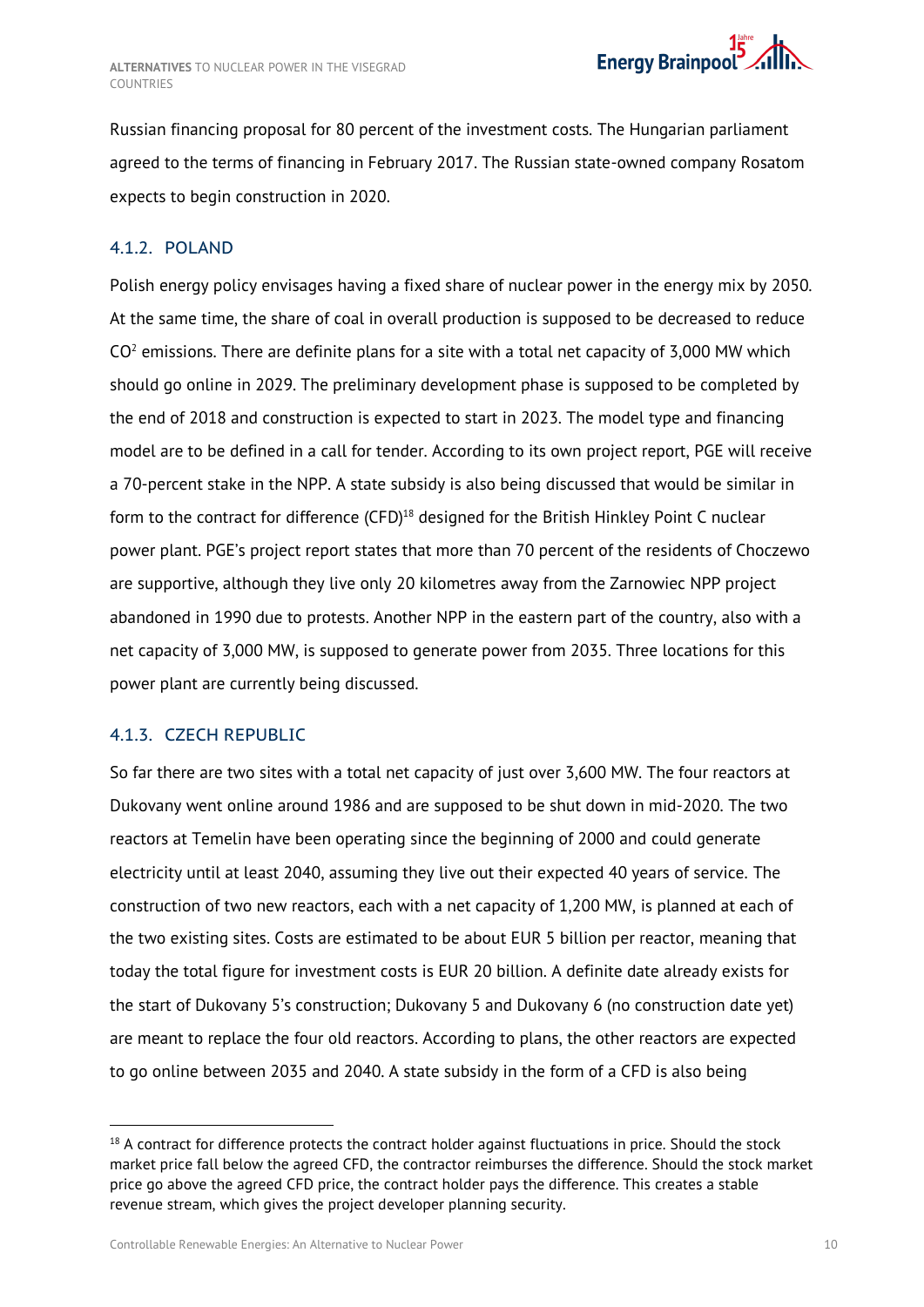

discussed in the Czech Republic, guaranteeing a power purchase price between 60 EUR/MWh and 90 EUR/MWh. But there is currently no consensus on the exact subsidy conditions due to diverging interests between the government and the project developers.

## <span id="page-13-0"></span>4.1.4. SLOVAKIA

Slovakia currently has two reactors at each of its Bohunice and Mochovce sites, with a total net capacity of just over 1,600 MW. The Bohunice NPP began operating in the mid-1980s. It will reach the end of its technical service life in 2025 and is supposed to be replaced by one new reactor with a net capacity of 1,200 MW. Mochovce did not begin operating until 1999. Mochovce 3 and 4 are already under construction and are expected to go online at the end of 2018 and the end of 2019 respectively; together they will have a net capacity of almost 900 MW. Another nuclear power plant is planned for construction in Kecerovce—also with a net capacity of 1,200 MW. The start of construction and the commissioning date are unknown so far. The figure below shows the present planning status of NPP projects in these four countries; the size of the circles indicates their planned net capacity.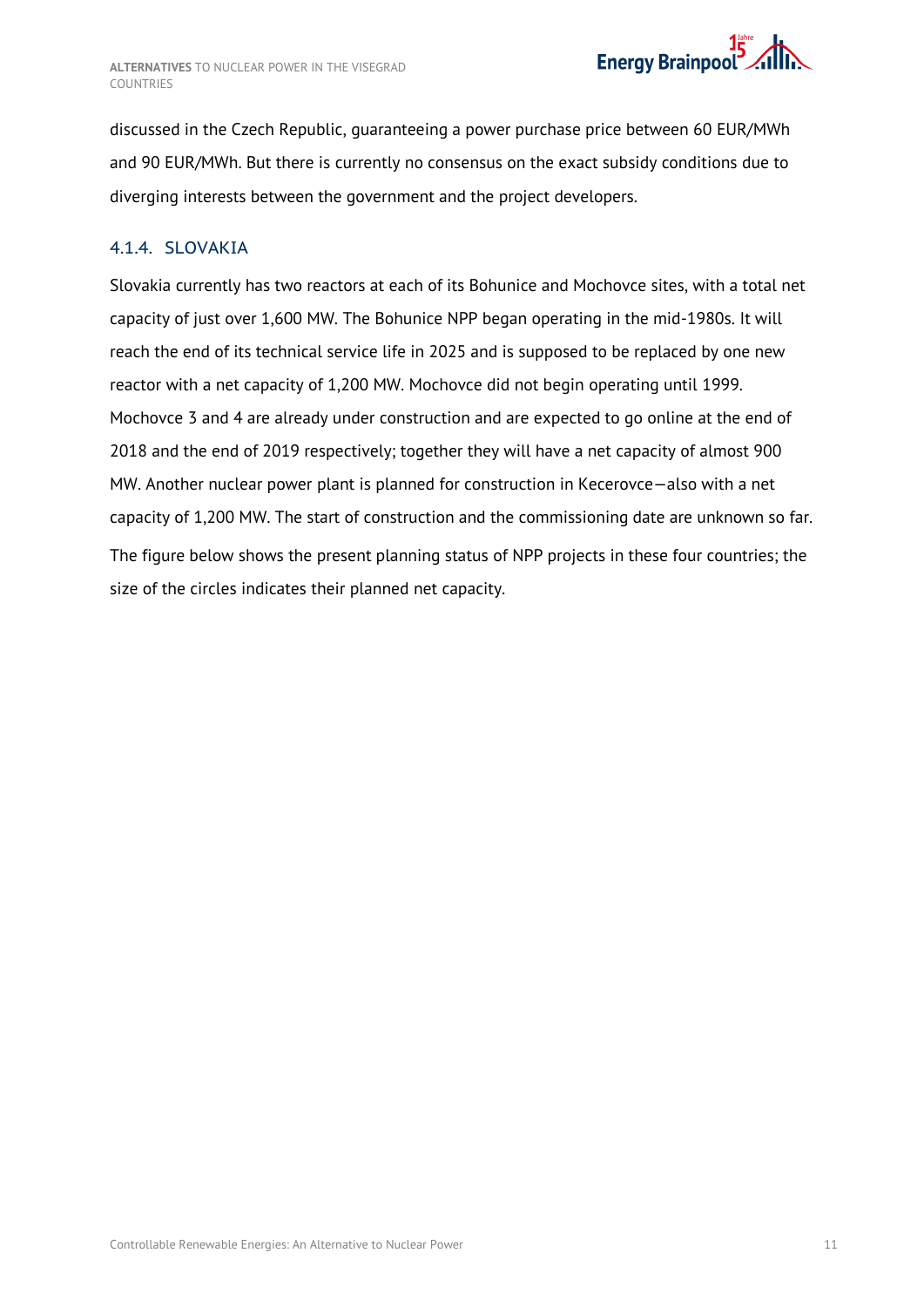

Figure 5: Status of nuclear power plant projects in the Visegrad countries<sup>19</sup>

## <span id="page-14-1"></span><span id="page-14-0"></span>4.1.5. SUMMARY OF THE TECHNICAL PARAMETERS OF THE NUCLEAR POWER PLANT PROJECTS

Table 1 summarises technical parameters for further research and for comparison with a CRE power plant according to country. Only those power plant projects which are not already under construction have been taken into account so that Mochovce 3 and 4 in Slovakia have not been included.

 $\overline{a}$ 

<sup>&</sup>lt;sup>19</sup> The reactor blocks at Mochovce, already advanced in construction, are categorized as operational.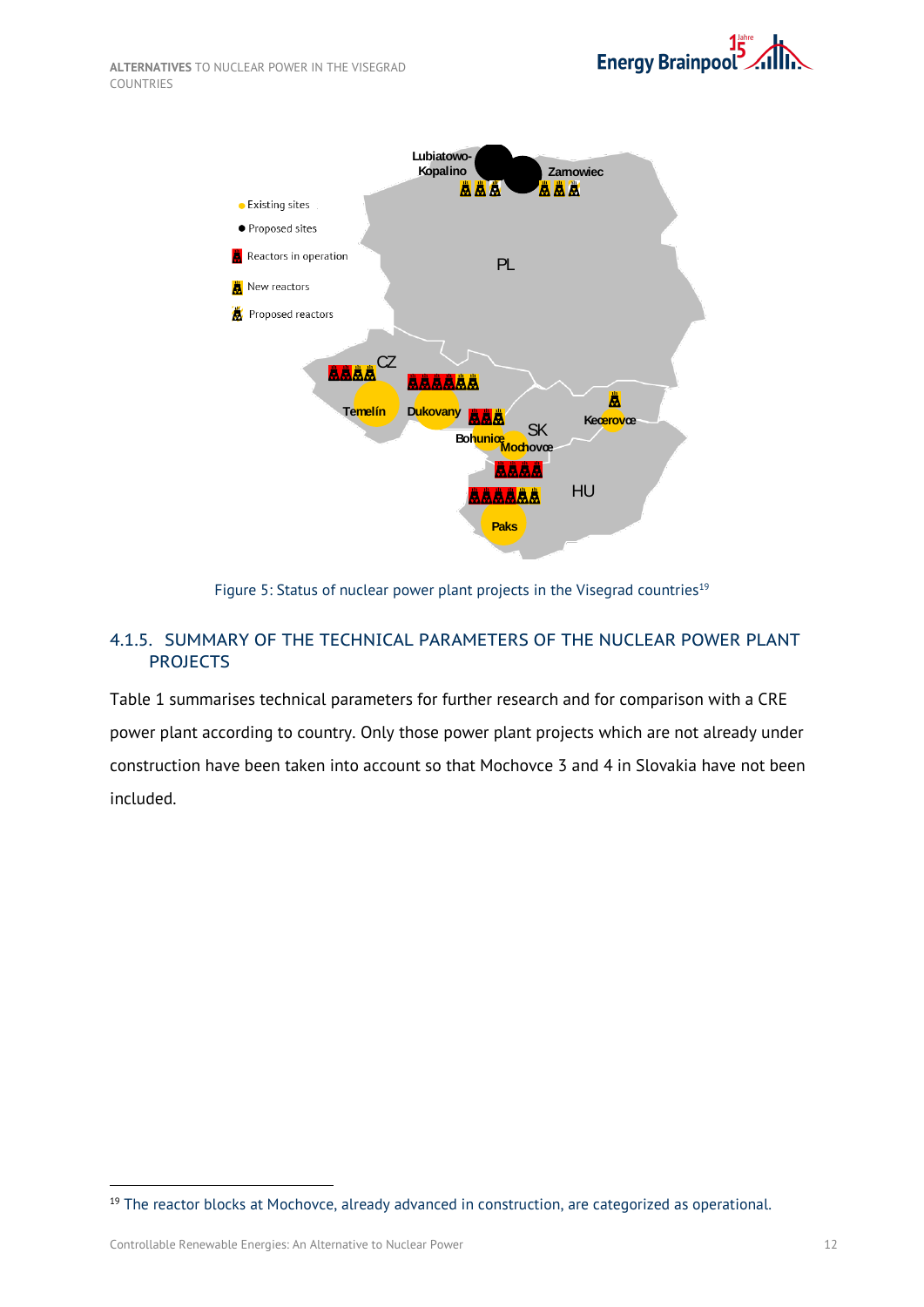|         | Installed         | <b>Full hours</b><br>of use per<br>year | <b>First</b>        | Power production costs<br>in EUR/MWh (2016 EUR values) |                   |                               |  |  |
|---------|-------------------|-----------------------------------------|---------------------|--------------------------------------------------------|-------------------|-------------------------------|--|--|
| Country | capacity<br>in MW |                                         | power<br>production | Budgeted/<br>relevant<br>literature<br>values          | Flamman-<br>ville | Hinkley<br>Point C<br>subsidy |  |  |
| HU      | 2,400             | 7,240                                   | 2027                |                                                        | 87 to 126         |                               |  |  |
| SK      | 2,400             | 6,900                                   | 2027                | 55 to 80                                               |                   |                               |  |  |
| PL      | 6,000             | 7,240                                   | 2035                |                                                        |                   | 119                           |  |  |
| CZ      | 4.800             | 6.470                                   | 2035                |                                                        |                   |                               |  |  |

#### <span id="page-15-1"></span>Table 1: Summary of technical parameters for planned nuclear power projects in each country

Power production can be estimated using past records of full hours of use. Since this is not possible for Poland, we have used Hungarian figures, assuming there would be a rather high number of full hours of use.

# <span id="page-15-0"></span>4.2. THE ALTERNATIVE CONTROLLABLE RENEWABLE ENFRGY POWER PLANT

The electricity generated by NNP projects in Visegrad countries could also be produced by a CRE power plant while still delivering the same degree of supply security, as described in detail in Chapter 3. In the following, the dimensioning and the costs of an economically optimised CRE power plant meant to replace the function of the NPPs will be described for each country. Optimisation takes place by varying the installed capacity of onshore wind power plants, PV facilities and electrolysers. The capacity of the proposed gas power plants is not an optimisation parameter; it is set to the same capacity as the NPPs. The amount of solar and wind power utilised makes it possible to operate these gas power plants exclusively with electrolysis gas from renewable energies throughout the entire year. The addition of individual components to the CRE power plant can be carried out successively and thus with a high degree of planning flexibility. To compare costs, the study used the first expected year of power generation from the proposed nuclear power plants as the year of the CRE power plant's commissioning. In the process of dimensioning, additional synergies can be taken advantage of if the individual components of the CRE power plant are coordinated not only at the national level, but also optimised across all Visegrad countries. Assuming that all four Visegrad countries use the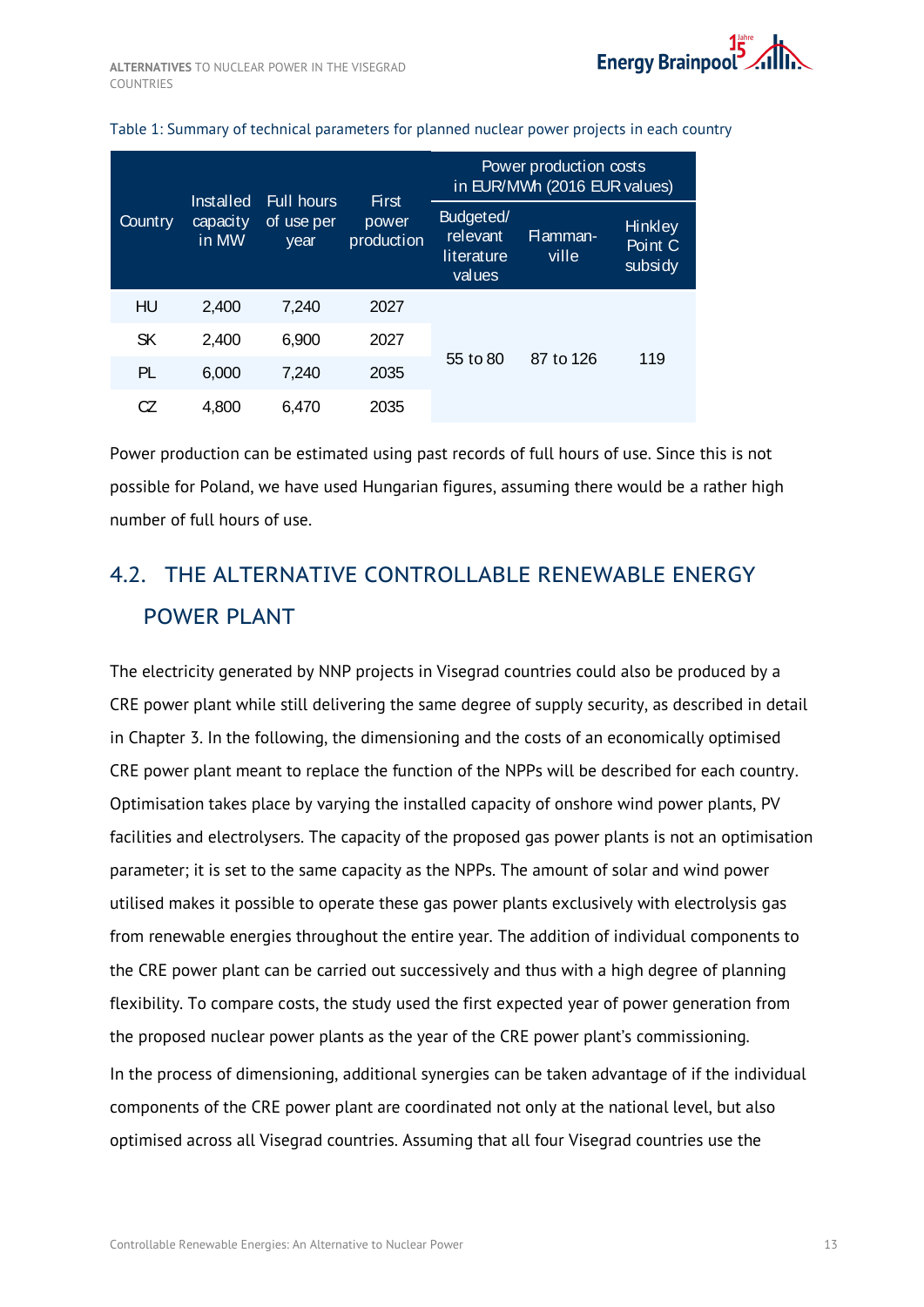

electrolysis gas<sup>20</sup>—which can be accomplished by transporting the gas through the European gas network<sup>21</sup> —another cooperation scenario has been calculated (subsequently referred to as V4). Trade in electrolysis gas can link favourable sites for wind, for example in Poland, with favourable solar sites in Slovakia, for example, without causing the supply security of each country's electricity system to be directly dependent on each other. In the interests of an optimal economic solution, this would allow one country's surpluses to be used by other countries—moreover, gas trading would bring economic benefits to both countries. In this second scenario, we continue to assume that the EU quarantees<sup>22</sup> for investments in renewable energies currently under discussion will be introduced. This would standardise the assumed WACCs at 5.4%, effectively lowering the costs of the intermittent renewable energies.

<span id="page-16-0"></span>

| Table 2: Cost-optimised dimensioning of the CRE power plants in Visegrad countries                |
|---------------------------------------------------------------------------------------------------|
| *) Due to very limited experience with wind power in Slovakia, actual wind potential has not been |
| sufficiently studied and a very low level of potential has been assumed in these calculations.    |

|                                                                                                                                                                                                                                                                                                                                                                                                  |                                             | Intermittent electricity |                 |                                                               | Controllability                |                                      |                                                |             |  |  |  |
|--------------------------------------------------------------------------------------------------------------------------------------------------------------------------------------------------------------------------------------------------------------------------------------------------------------------------------------------------------------------------------------------------|---------------------------------------------|--------------------------|-----------------|---------------------------------------------------------------|--------------------------------|--------------------------------------|------------------------------------------------|-------------|--|--|--|
| Country<br>Year                                                                                                                                                                                                                                                                                                                                                                                  | Required<br>output from<br>renewables wind  | Share Share<br>of        | of<br><b>PV</b> | Power<br>production<br>costs of<br>intermittent<br>renewables | Gas power<br>plant<br>capacity | Electro-<br><b>lyser</b><br>capacity | Additional<br>costs of<br>controll-<br>ability | Total costs |  |  |  |
|                                                                                                                                                                                                                                                                                                                                                                                                  | <b>MW</b>                                   | $\%$                     | $\%$            | EUR/MWh                                                       | <b>MW</b>                      | <b>MW<sub>el</sub></b>               | EUR/MWh                                        | EUR/MWh     |  |  |  |
| <b>HU</b><br>2027                                                                                                                                                                                                                                                                                                                                                                                | 12,118                                      | 74                       | 26              | 72.56                                                         | 2,400                          | 2,866                                | 56.11                                          | 128.67      |  |  |  |
| <b>SK</b><br>2027                                                                                                                                                                                                                                                                                                                                                                                | 19,019                                      | 59                       | 41              | 89.74                                                         | 2,400                          | 3,699                                | 77.49                                          | 167.23*     |  |  |  |
| CZ<br>2035                                                                                                                                                                                                                                                                                                                                                                                       | 24,167                                      | 72                       | 28              | 74.06                                                         | 4,800                          | 6,201                                | 45.01                                          | 11.08       |  |  |  |
| PL<br>2035                                                                                                                                                                                                                                                                                                                                                                                       | 30,872                                      | 79                       | 21              | 69.83                                                         | 6,000                          | 8,470                                | 41.90                                          | 111.73      |  |  |  |
| V <sub>4</sub><br>2027                                                                                                                                                                                                                                                                                                                                                                           | 85,678                                      | 77                       | 23              | 67.09                                                         | 15,600                         | 16,808                               | 53.08                                          | 120.17      |  |  |  |
| V <sub>4</sub><br>2035                                                                                                                                                                                                                                                                                                                                                                           | 84,233                                      | 71                       | 29              | 60.36                                                         | 15,600                         | 21,534                               | 39.66                                          | 100.02      |  |  |  |
|                                                                                                                                                                                                                                                                                                                                                                                                  |                                             |                          |                 |                                                               |                                |                                      |                                                |             |  |  |  |
| $^{20}$ In principle, it is desirable for these countries to exchange electricity in addition to transporting gas, as<br>that would significantly lower overall costs. However, in view of limited cross-border capacities and the<br>minimal number of plans to expand capacities for electricity exchange within the Visegrad countries,<br>such a trade network is not currently foreseeable. |                                             |                          |                 |                                                               |                                |                                      |                                                |             |  |  |  |
| $21$ Gas volumes fed into and delivered from the European gas network are compared on the balance sheet.<br>A system analysis which includes the need for investments into the gas network is not part of this study.                                                                                                                                                                            |                                             |                          |                 |                                                               |                                |                                      |                                                |             |  |  |  |
|                                                                                                                                                                                                                                                                                                                                                                                                  | <sup>22</sup> See (Temperton, et al., 2018) |                          |                 |                                                               |                                |                                      |                                                |             |  |  |  |

<sup>&</sup>lt;sup>20</sup> In principle, it is desirable for these countries to exchange electricity in addition to transporting gas, as that would significantly lower overall costs. However, in view of limited cross-border capacities and the minimal number of plans to expand capacities for electricity exchange within the Visegrad countries, such a trade network is not currently foreseeable.

 $21$  Gas volumes fed into and delivered from the European gas network are compared on the balance sheet. A system analysis which includes the need for investments into the gas network is not part of this study.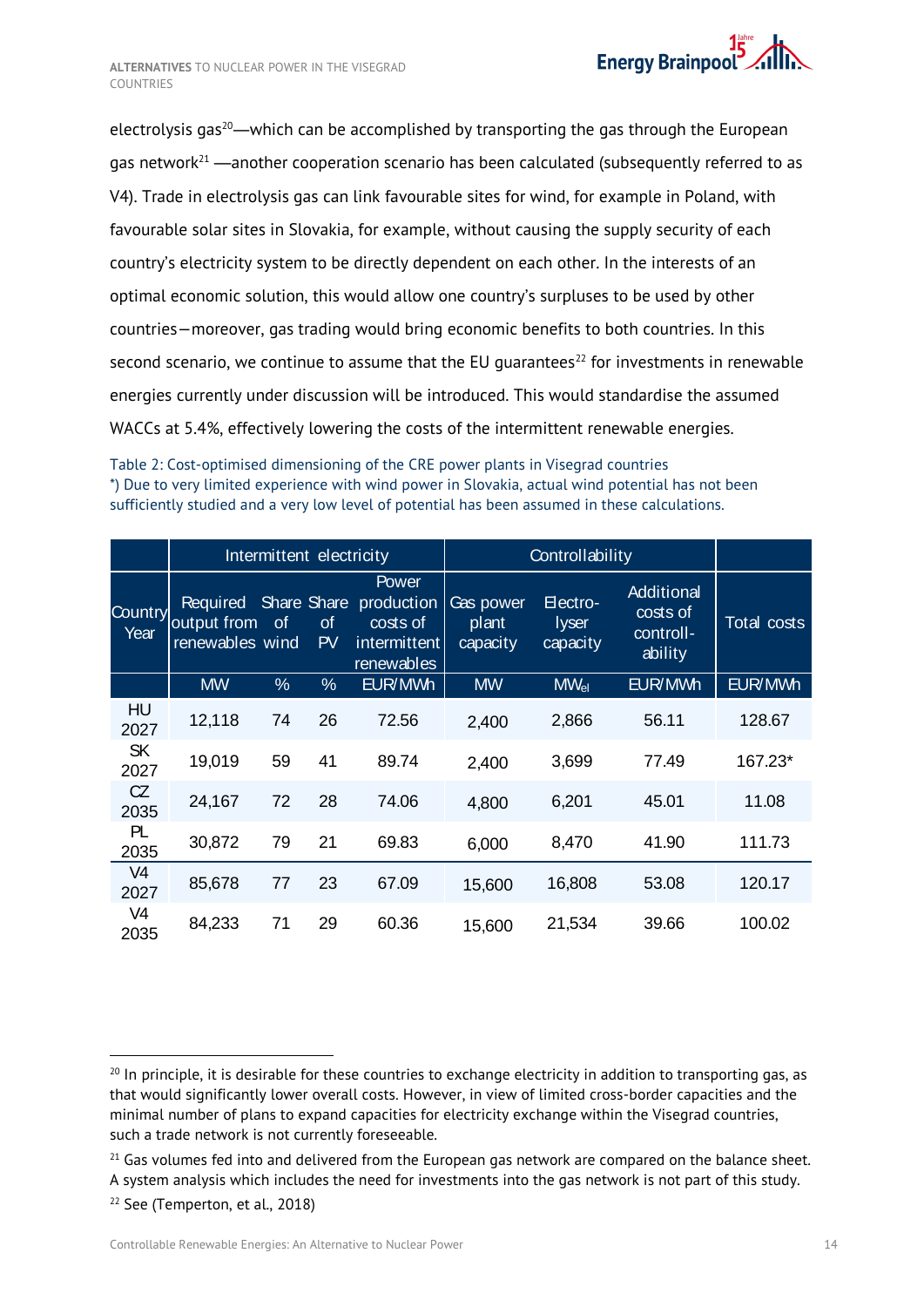

The results of the optimisation have been summarised in [Table](#page-16-0) 2. The CRE power plant components of primary intermittent electricity generation and the plant's controllability are listed separately. The costs of a CRE power plant system in the Visegrad countries, assuming that these countries exchange gas among themselves, would amount to EUR 120/MWh (2016 EUR value) on average in 2027. The cost degression of electrolysers and renewable energies by 2035 would reduce these costs by another EUR 20/MWh. The four national scenarios are each more expensive than the corresponding V4 scenario for the year in question. A direct comparison is however limited by the fact that in the Visegrad cooperation scenario, a lower and uniform cost of capital was assumed than in the national scenarios.

The electricity generation costs of NPPs are shown in [Table](#page-15-1) 1. Detailed costs cannot yet be determined for each individual country, as discussed in Chapter [2.](#page-4-0) The costs of electricity generation in current European NPP projects have been valued at EUR 87/MWh to EUR 126/MWh (2016 EUR values) (Flamanville) and at EUR 119/MWh (2016 EUR value) (subsidy rate for Hinkley Point C). The electricity generation costs of CRE power plants in the national scenarios tend to be even lower when compared to the reference year of 2035 in the V4 scenario.

## <span id="page-17-0"></span>4.2.1. DIMENSIONING AND COSTS

A differentiated view of dimensioning and the costs of intermittent renewable power production on one hand, and the components for controllability on the other, are key when addressing the cost of the electricity generation of a CRE power plant. The following chapter is therefore divided into two parts and analyses the factors that influence each of these cost components. The factors taken into account are the full hours of use, the PV feed-in profile,<sup>23</sup> the wind feedin profile, $^{24}$  and the costs of intermittent renewable energies $^{25}$  and electrolysers. $^{26}$ 

### **Dimensioning and costs of generating electricity using intermittent renewable energies**

Looking at the optimised shares of power generated by wind and PVs in [Table](#page-16-0) 2, we notice that the optimised wind share is mostly between 70% and 80%. The only exception is Slovakia―the reason being the low number of documented full hours of use of wind, amounting to only 1,334

 $\overline{a}$ 

<sup>23</sup> (Pfenninger & Staffell, 2016)

<sup>24</sup> (Pfenninger & Staffell, 2016)

<sup>25</sup> Energy Brainpool (2018. *Meta-Analysis of 24 Studies with 135 Data Sets on the Costs of PV, Onshore Wind and Offshore Wind Power.* Figures are provided in the Appendix.

 $26$  (Energy Brainpool, 2018). Figures are provided in the Appendix.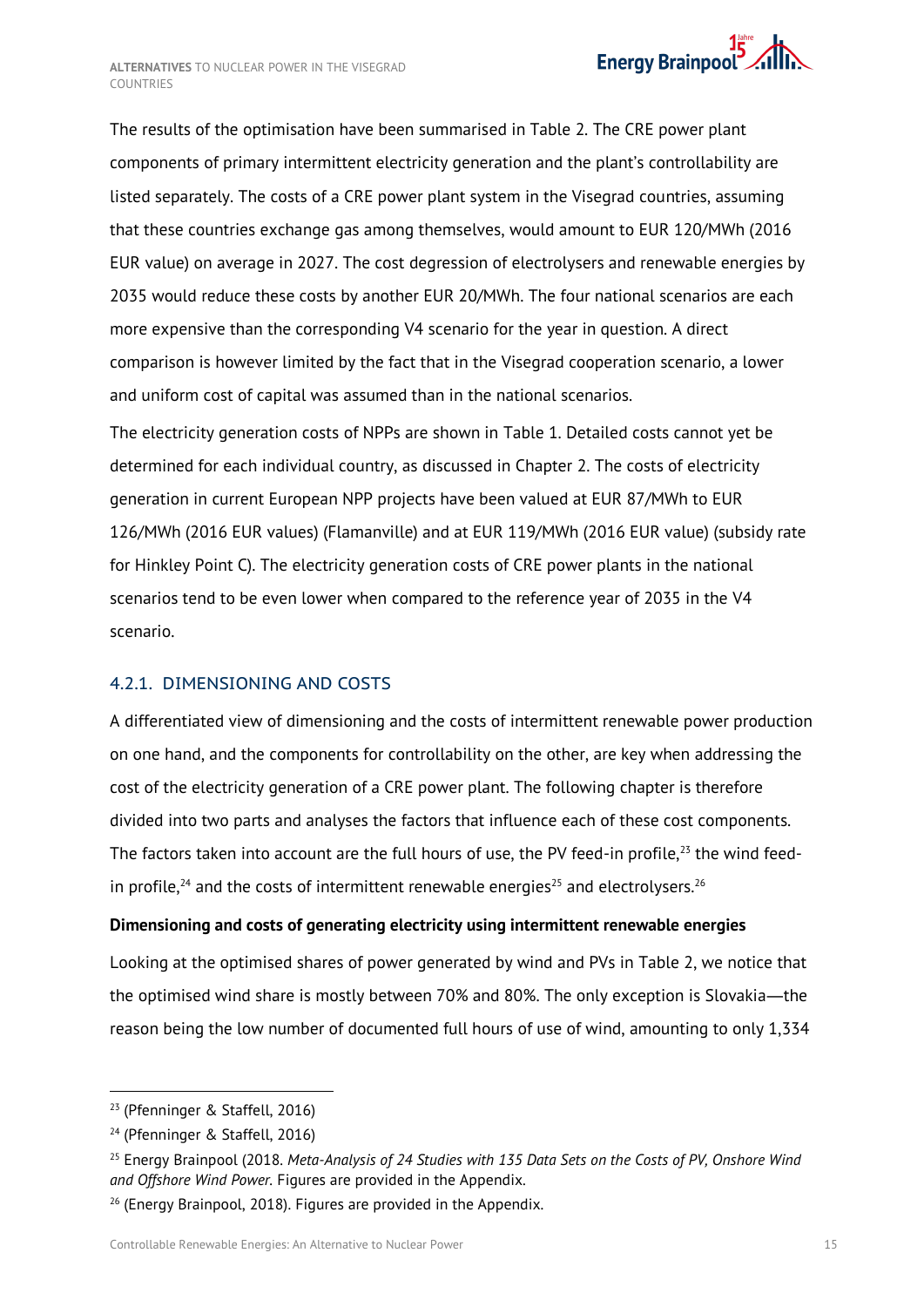

hours.<sup>27</sup> In contrast, the average number of full hours of use in Hungary, Poland and the Czech Republic is 2,093. This means that in Slovakia, the PV share tends to be higher. This also means that in Slovakia, the cost of generating electricity from intermittent renewable energies is higher at just under EUR 90/MWh, which is EUR 24/MWh more than the average cost in the other three countries.

In Poland, on the other hand, the optimised share of wind power is relatively high since the number of full hours of use of onshore wind power is nearly twice that of PVs. This is due to Poland's natural wind potential, exemplified by a number of favourable sites on the Baltic Sea. This natural potential for a specific kind of renewable energy partly explains the low intermittent renewable energy costs. The 2012 meteorological year was chosen to represent an average weather year and used as the basis of calculations so that annual variations in weather effects, solar radiation and wind speeds did not distort results. The year 2012 portrays average wind and solar supply compared to the past 30 years. In the optimisation, the specific costs in EUR/MW per year of both intermittent technologies and their full hours of use determine the share of power generated by onshore wind and PVs by minimising electricity generation costs in EUR/MWh.

In addition to this natural potential, however, the national financing environment, which depends on the regulatory framework, is also decisive for the optimised mix of wind and PV power. This financing, contained in the cost of capital, is taken into account by project developers in optimising the mix.

[Table 5: Assumptions for the economic calculation of intermittent renewable energy facilities](#page-29-2)  (*[Meta-Analysis of 24 Studies with 135 Data Sets on the Costs of PV, Onshore Wind and Offshore Wind](#page-29-2)  [Power](#page-29-2)*)

in the Appendix provides an overview of the cost of capital assumed in this study. The cost of capital makes it possible to determine the specific costs for onshore wind and photovoltaics in EUR/MW per year for each country. In Hungary and Slovakia, the annual costs for the installation of one megawatt of onshore wind capacity are about 30% higher than for photovoltaics, and in the Czech Republic and Poland they are 50% higher. These figures also depend on the year we look at, as renewable technologies are subject to progressive cost

-

 $27$  The data available for modelling the amount of Slovakia's wind power feed-in and calculating the real potential of wind power is currently limited. The challenge faced in the modelling process is that until 2015, only two larger turbines with a total capacity of 3 MW had been installed and calibrating the model based on historical data would be very imprecise.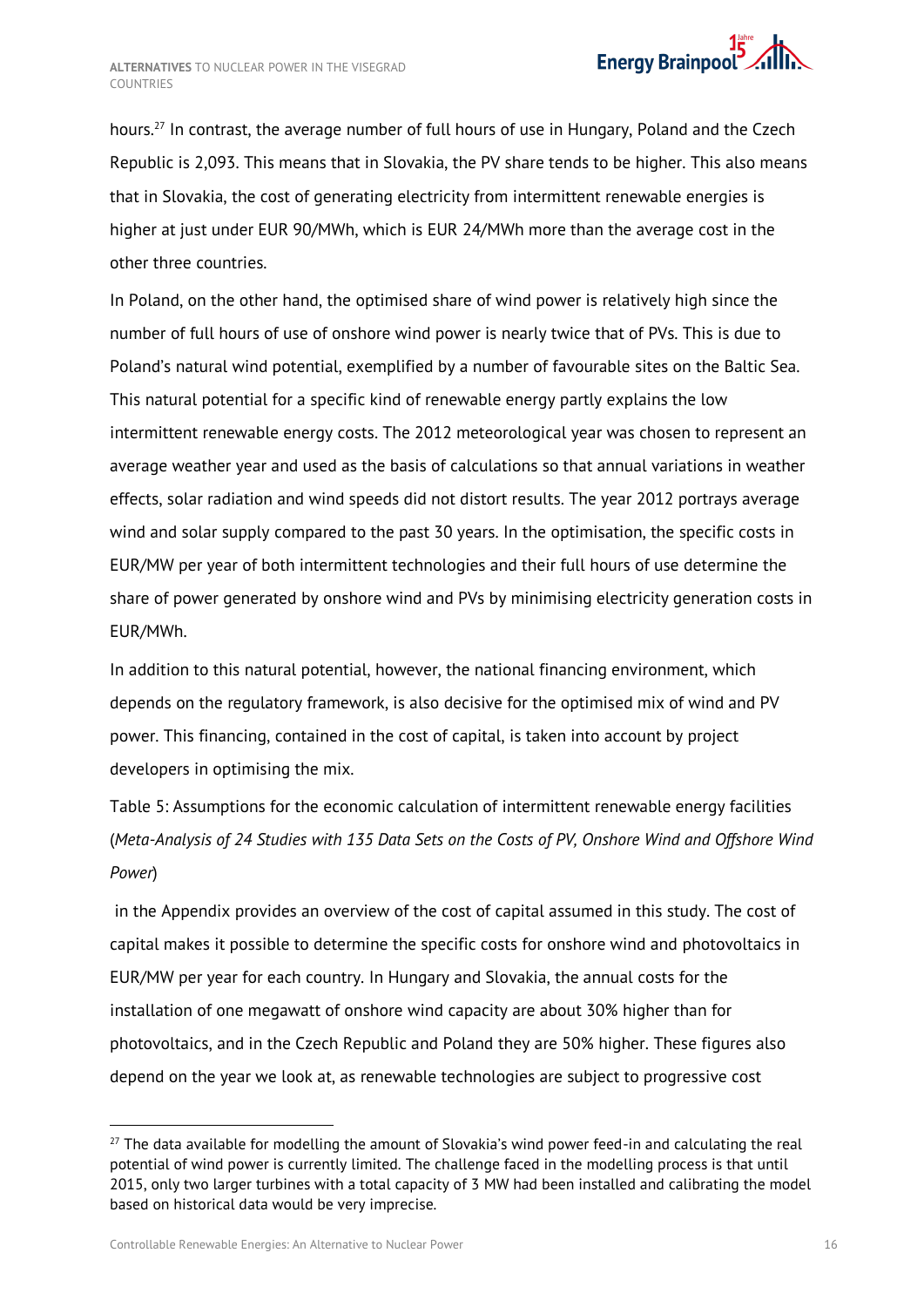degression. For each country, this year corresponds to the year in which the new NPP project is expected to first generate electricity (see [Table](#page-15-1) 1).

Some modelling results in [Table](#page-16-0) 2 precisely show the influence of this financing environment and cost degression. If in Poland, for example, an NPP scheduled to go into operation in 2035 is replaced by a CRE power plant, the cost degression will have already progressed further than if it were to go online in 2027, when Paks II in Hungary, for example, is scheduled to start generating electricity. The total costs are proportionately lower. A second example is the share of PV in the V4 scenario set in 2035. This share is six percentage points higher than it would have been in 2027, although the calculation is based on the same feed-in profiles. According to Energy Brainpool's meta-analysis, the future cost degression of photovoltaics will be greater than that assumed for onshore wind, making PV less expensive relative to onshore wind over time.

### **Dimensioning and costs of controllability**

The installed capacity of electrolysers has to be high enough to provide exactly the same amount of electrolysis gas as required by gas power plants to generate electricity. How high the additional ensuing costs are depends on the load profile and the corresponding balancing effect of wind and PV power. In the national scenarios, these costs range between EUR 40/MWh and EUR 77/MWh. The V4 cooperation scenario set in 2035 has the lowest costs for controllability. In Slovakia however, the additional cost of EUR 77/MWh for controllability is very high. Added to that, the costs of intermittent renewable energies are already high in Slovakia due to the very low number of full hours of use assumed for wind power. In a direct comparison with the results for Hungary, this additional cost occurs despite both countries having identical gas power plant capacity. The difference of just 350 hours (see [Table](#page-15-1) 1) between the NPPs' full hours of use is also a minor parameter with little influence. Of more importance is the fact that the electrolyser capacity needed in Slovakia is about 800 MW higher than in Hungary, due to the weaker balancing effect of onshore wind and PV. The consequence is that there is less direct use of electricity and lower utilisation of the electrolysers. As a result, Slovakia has a particularly high economic incentive to import from the other Visegrad countries the electrolysis gas it needs for its own gas power plants. This is also shown in the detailed overview of the results of the two V4 scenarios in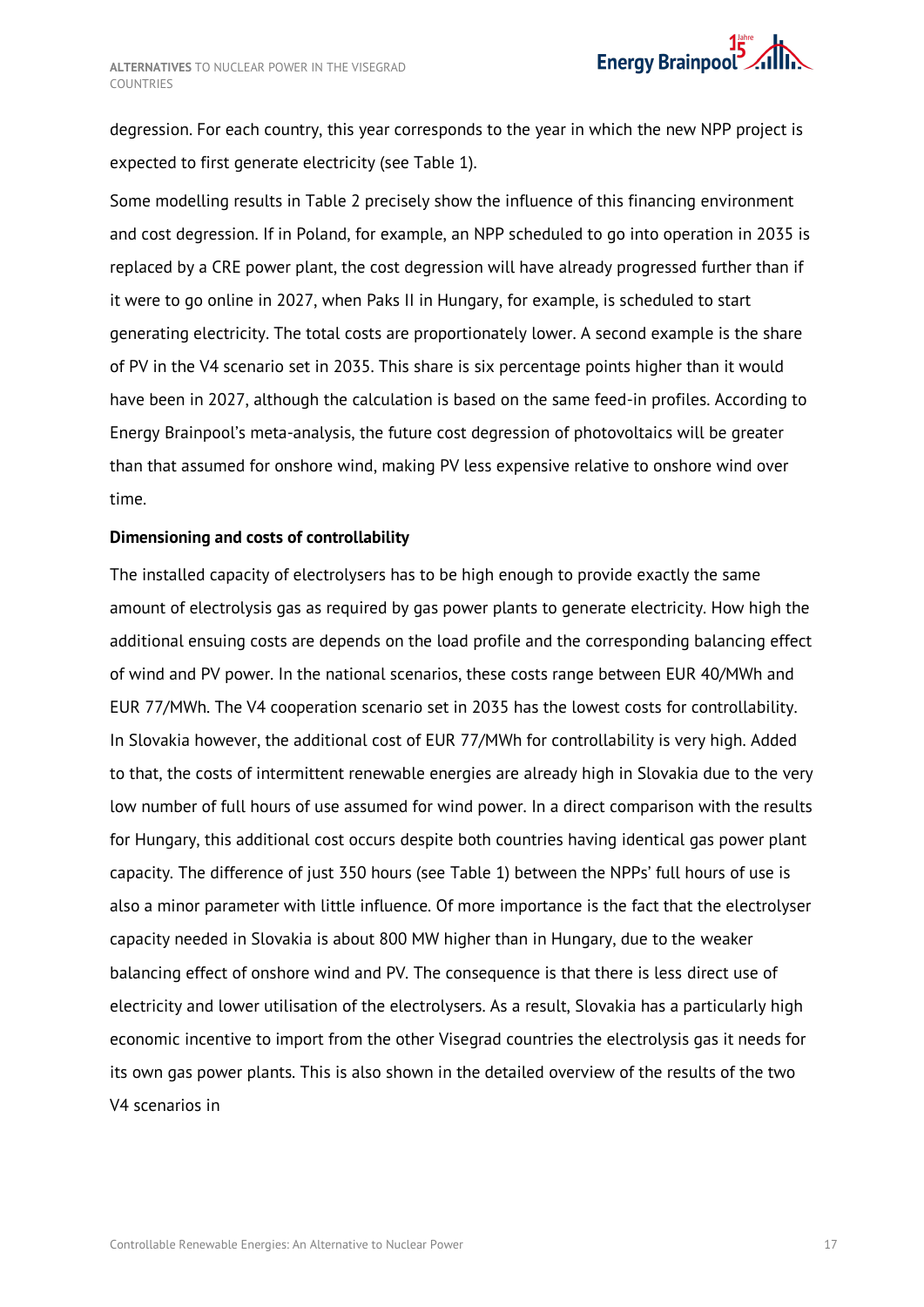[Table](#page-30-0) 6 in the Appendix. Installed electrolysis capacity in Slovakia is much lower, and this scenario provides for the possibility of importing around 10 TWh of electrolysis gas from other Visegrad countries.

Another important determining factor is the expected cost degression for electrolysers. This becomes apparent when we look at and compare both V4 scenarios. The optimised installed capacity of the electrolysers in 2035 is 4.7 GW or 28% higher than in 2027. This increase results from the cost degression of the electrolysers (see

Table [4: Assumptions used for the economic calculation of electrolysers](#page-29-1) and gas power plants in the Appendix). In 2035, more inexpensive electrolysers could be installed in the optimised system, as they will have by then become economically viable even with fewer full hours of use. In 2027, the electrolysers in optimised operation will still have to achieve a higher number of full hours of use. This higher electrolyser capacity will also make it possible to use more of the surplus from electricity generation in the CRE power plant system.

## <span id="page-20-0"></span>4.2.2. THE INFLUENCE OF IMPROVEMENTS IN FINANCING CONDITIONS

A decisive parameter for the power production costs of intermittent renewable energies is the financing environment of capital-intensive investments in renewable energy facilities. Comparing the assessment of these costs, they seem to be significantly lower in Slovakia than in the other Visegrad countries (see

[Table 5: Assumptions for the economic calculation of intermittent renewable energy facilities](#page-29-2)  (*[Meta-Analysis of 24 Studies with 135 Data Sets on the Costs of PV, Onshore Wind and Offshore Wind](#page-29-2)  [Power](#page-29-2)*)

). EU quarantees could improve financing conditions here too. $^{28}$  What effect would a reduction in WACC have on CRE power plants in these countries?

To answer this question, the WACC was set at 5.4% for all countries, as previously assumed only for Slovakia. This figure could be achieved through guaranteed subsidies for intermittent renewable energies or by removing bureaucratic and legal planning hurdles. As a result, investors would pass on lower risk premiums when granting loans to project developers.

This new optimisation of production costs for CRE power plants in the three countries results in costs ranging from EUR 97/MWh to EUR 111/MWh, and to a certain extent they are significantly

-

<sup>&</sup>lt;sup>28</sup> See (Brueckmann, 2018).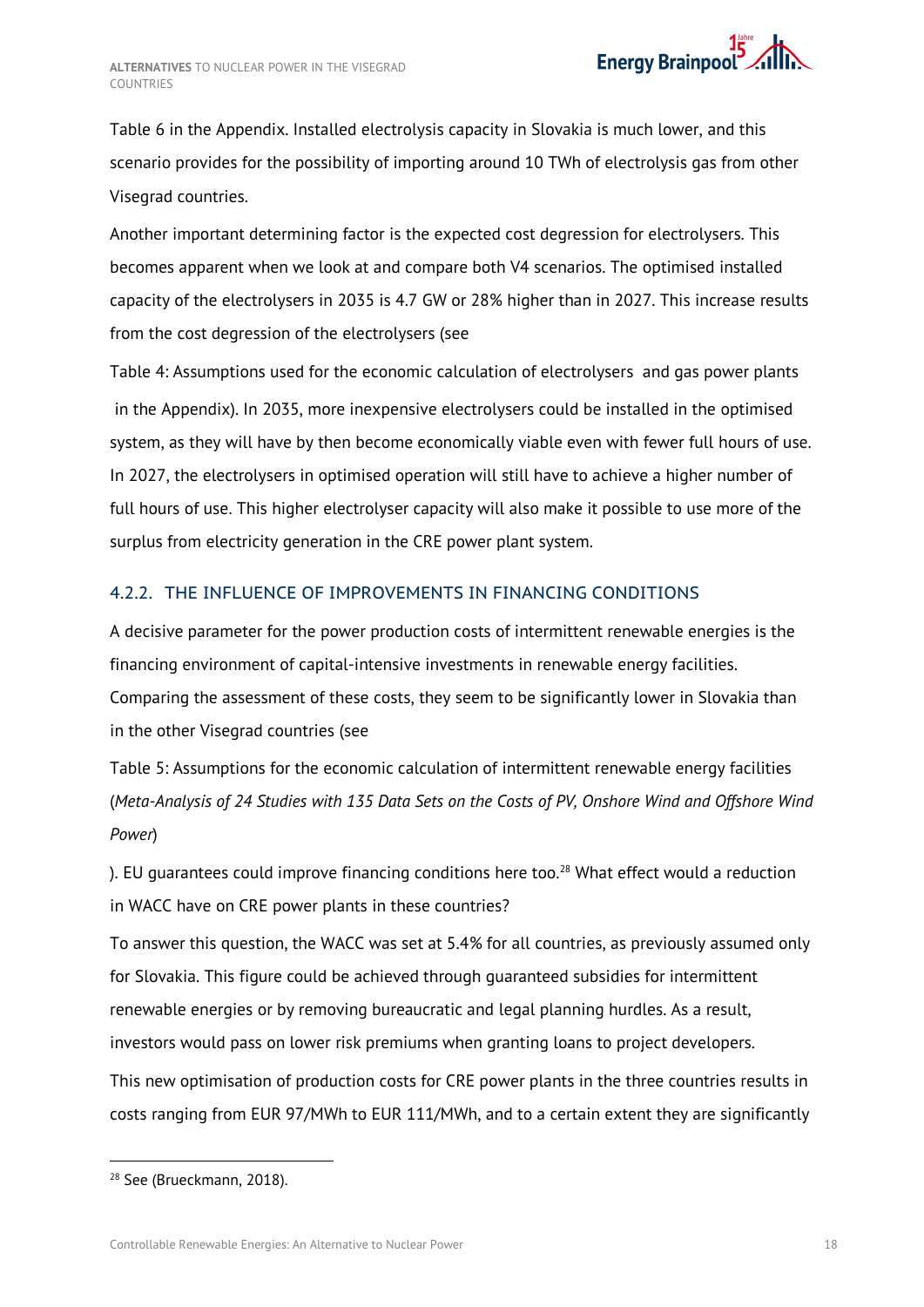lower than the subsidy rate of EUR 119/MWh for the Hinkley Point C nuclear power plant. [Table](#page-21-0)  [3](#page-21-0) shows the change in the dimensioning and costs of CRE power plants optimised in this way as compared to the previous optimisation.

<span id="page-21-0"></span>

|         |                                                                | Intermittent electricity |               |                                                               | Controllability                   |                                      |                                                |                          |
|---------|----------------------------------------------------------------|--------------------------|---------------|---------------------------------------------------------------|-----------------------------------|--------------------------------------|------------------------------------------------|--------------------------|
| Country | Share Share<br>Required<br>renewable<br>Οf<br>capacity<br>wind |                          | 0f<br>PV      | Power<br>production<br>costs of<br>intermittent<br>renewables | Gas<br>power<br>plant<br>capacity | Electro-<br><b>lyser</b><br>capacity | Additional<br>costs of<br>controll-<br>ability | Total<br>costs           |
|         | <b>MW</b>                                                      | $\%$                     | $\%$          | EUR/<br><b>MWh</b>                                            | <b>MW</b>                         | <b>MWel</b>                          | EUR/<br><b>MWh</b>                             | <b>EUR</b><br><b>MWh</b> |
| HU      | 265.01                                                         | $-2$                     | $\mathcal{P}$ | $-12.16$                                                      | identical                         | $-252.74$                            | $-5.51$                                        | -17.67                   |
| CZ      | 389.36                                                         | $-2$                     | $\mathcal{P}$ | $-11.71$                                                      | identical                         | $-470.83$                            | $-4.13$                                        | -15.84                   |
| PL      | 570.44                                                         | -3                       | 3             | -10.68                                                        | identical                         | $-600.42$                            | -4.01                                          | -14.69                   |

Table 3: Improvements in CRE power plants shown as differences to the baseline scenario

One obvious effect of improved financing conditions is that more capacity in intermittent renewable energies is built up overall in each country. The cost- optimised ratio in the CRE power plant is shifted to more renewable power generation with fewer electrolysers. Additionally, the lower cost of capital increases the optimal share of photovoltaics (PV) relative to onshore wind, shifting this proportion slightly in favour of PV.

Improved financing conditions have the effect of reducing renewable electricity generation costs by EUR 11.50/MWh on average. At the same time, the additional costs attributed to controllability also decrease by about EUR 4.50/MWh on average. This is due to the reduced installed capacity of electrolysers. Compared to the baseline scenario, the installed capacity of electrolysers decreases on average by 8% in all countries. The electrolysers that are built attain more full hours of use, on average about 7% more. However, the share of electricity not used directly or utilised by electrolysers increases.

In summary, it can be said that the more favourable financing conditions we assume here reduce the cost of electricity generated by a CRE power plant by EUR 15 to EUR 18 per MWh. The costs of intermittent renewable power production decline, as do the costs that make the system controllable. The leverage that financing costs have on investments in intermittent renewable energies has an even greater effect on the entire CRE power plant.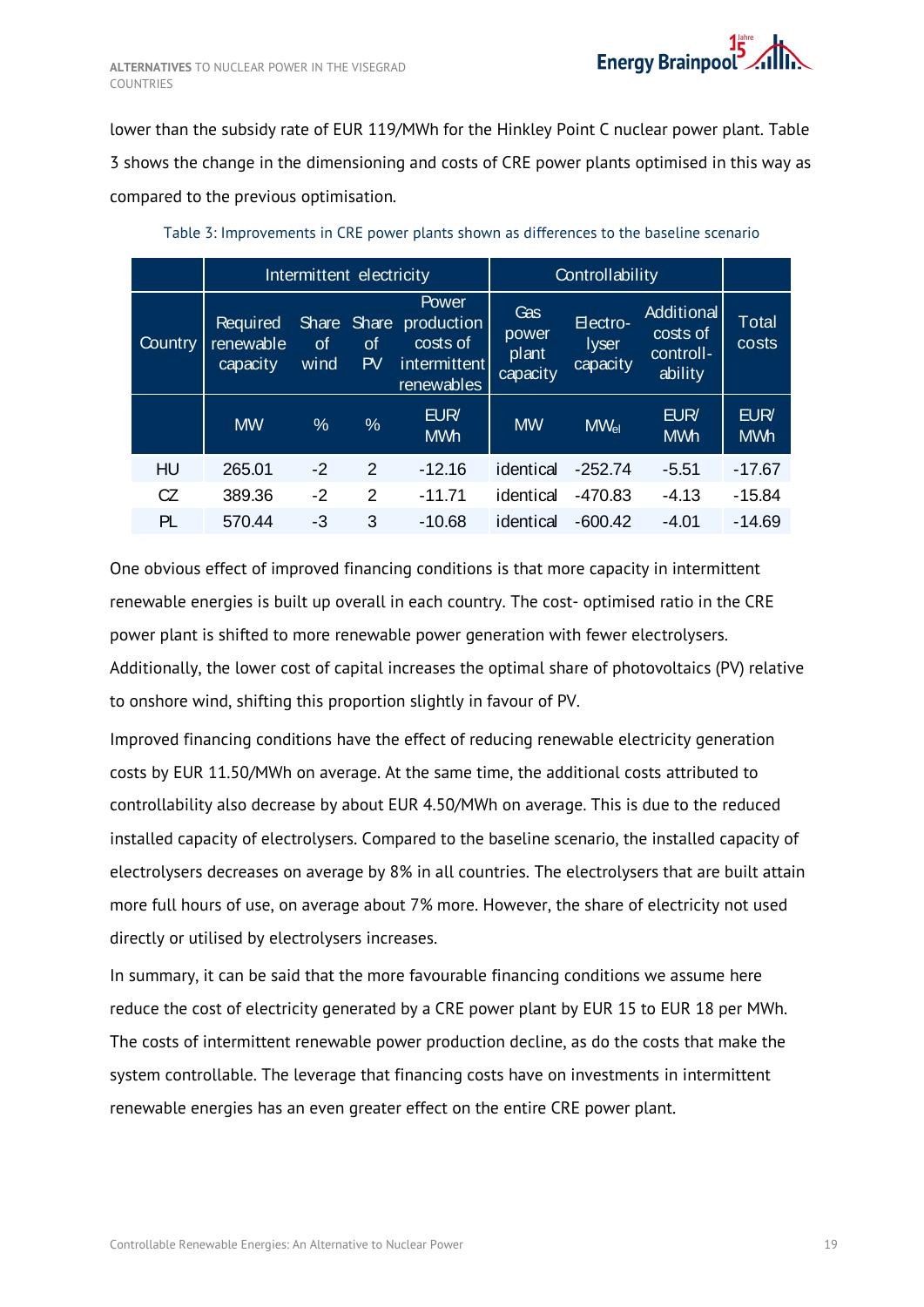# <span id="page-22-0"></span>4.3. CRITERIA FOR GOVERNMENTAL DECISION-MAKING

In addition to the economic criteria considered in this study, the parameters listed below also play a role in governmental decision-making.

| <b>CRITERIA</b>                        | <b>NUCLEAR POWER PLANT</b>                                                                                                                                                                                    | <b>CRE POWER PLANT</b>                                                                                                                                                                                                                                                                                                             |
|----------------------------------------|---------------------------------------------------------------------------------------------------------------------------------------------------------------------------------------------------------------|------------------------------------------------------------------------------------------------------------------------------------------------------------------------------------------------------------------------------------------------------------------------------------------------------------------------------------|
| Security of supply                     | High availability of power; predictable<br>revisions; cluster risk due to<br>centralised structure; higher energy<br>independence than natural gas power<br>plants.                                           | Energy independent; high availability of<br>gas power plants; decentralised<br>structure; increased need for grid<br>modification; assumes system services<br>such as control power; cold-start<br>capability; fossil fuel backup for natural<br>gas imports; few electrolysers have been<br>tested on an industrial scale so far. |
| Must-run load and<br>flexibility       | Flexibility only up to minimum load;<br>higher must-run base load hampers<br>the integration of intermittent<br>renewable energies; load change<br>increases costs.                                           | Hardly any or no must-run load<br>depending on the choice of technology;<br>intermittent renewables can reduce<br>output only; some surplus electricity is<br>switched off; flexibility in meeting<br>demand gains in value.                                                                                                       |
| <b>Value creation</b>                  | Import of power plant components and<br>fuel elements, with domestic<br>processing a possibility; high demand<br>for expertise, meaning a skilled<br>domestic workforce is provided<br>training over decades. | Domestic synthetic gas production and<br>storage; possibility of manufacturing<br>some components domestically; import<br>of components for gas power plants;<br>decentralised structure benefits rural<br>areas; optional decentralised waste heat<br>recovery.                                                                   |
| Implications for gas<br>infrastructure | Utilisation of existing gas network may<br>be low in future if nuclear power<br>plants are built.                                                                                                             | High utilisation, and expansion may be<br>needed; if hydrogen is used directly in<br>engines/fuel cells, there is increased<br>demand for a hydrogen infrastructure.                                                                                                                                                               |
| Scalability/<br>modularity             | Low scalability.                                                                                                                                                                                              | Possible to successively expand and<br>adapt dimensions to meet demand.                                                                                                                                                                                                                                                            |
| <b>Environmental</b><br>impact         | Operations have low emissions; risk of<br>nuclear contamination (regionally and                                                                                                                               | Operations are nearly climate-neutral;<br>greater land use; gas power plants emit                                                                                                                                                                                                                                                  |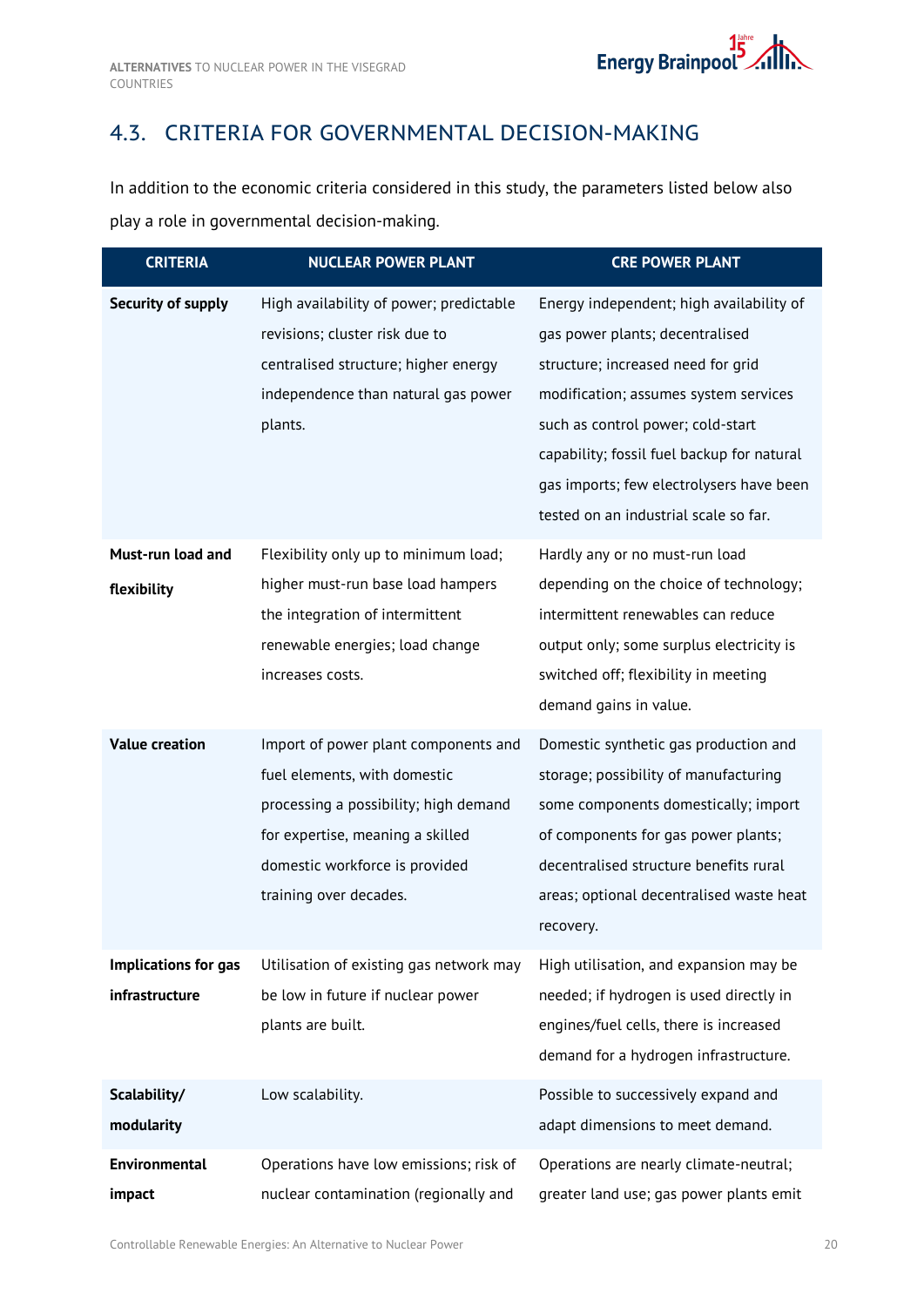

nitrogen oxide.

internationally); no safe final storage

site for radioactive waste exists.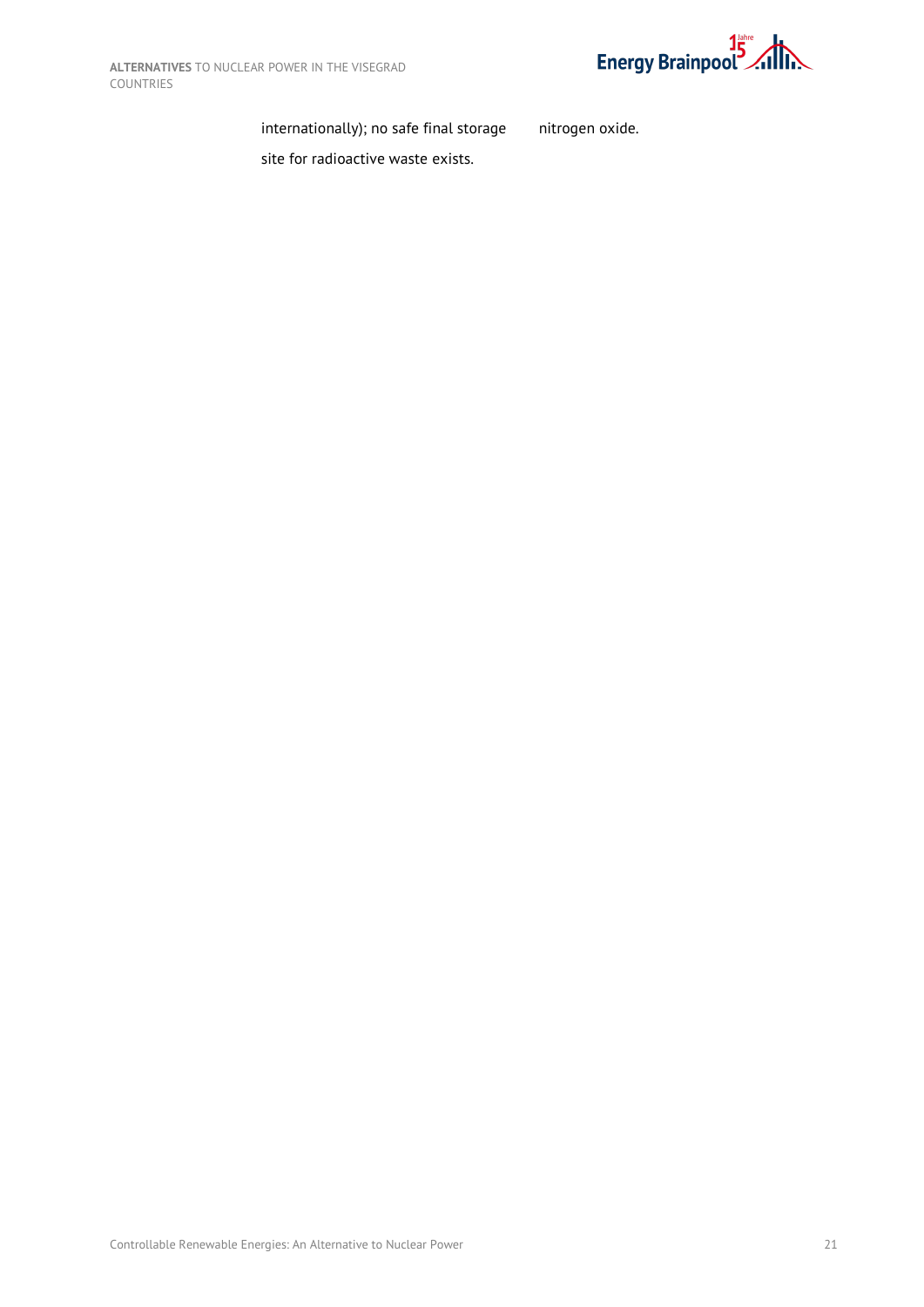## <span id="page-24-0"></span>**5. CONCLUSION AND PROSPECTS**

In the coming decade, Europe will see demand for controllable, climate-neutral power plants that do not compromise European and national energy independence. The Visegrad countries are therefore planning to build nuclear power plants (NPPs) with a total net capacity of 15.6 GW, which roughly corresponds to the NPP capacity that Germany has been shutting down since 2011 and will continue to do until 2022. According to plans that are still not clear, France by 2030 could replace about six aging nuclear power plants, due for shutdown, with NPP projects that have a capacity of 10 GW; this would be in addition to current construction of the Flamanville 3 nuclear power plant. New NPPs are also being built in the UK and in Turkey. Based on the costs of electricity generation in nuclear power plants, an economic calculation shows that budgeted figures and figures found in relevant literature, ranging from EUR 55/MWh to EUR 89/MWh (in 2016 EUR values), have often been significantly exceeded in recently planned NPP projects. In Flamanville, high cost increases are expected to raise the cost of power production to between EUR 87/MWh and EUR 126/MWh (2016 EUR values), and Hinkley Point C in the UK is receiving financial support amounting to EUR 119/MWh (2016 EUR value). Other costs not yet taken into account are accrued when radiation is released and when radioactive waste from NPPs is stored. It is difficult to quantify the extent of additional financial risks and the long-term additional costs due to environmental impacts.

One alternative to this situation is a controllable renewable energy power plant system that generates electricity from intermittent renewable sources as well as operates, to ensure controllability, electrolysers and gas power plants (with methanation as a between-step in this process). With comparable costs, this kind of system produces electricity with the same consistent security of supply, high energy independence, and minimal effect on the climate. Even considering today's expensive financial environment for renewable energies and even without joint optimisation within the Visegrad countries, the costs of this alternative are comparable. In Poland, they amount to about EUR 112/MWh, in the Czech Republic to EUR 119/MWh, and in Hungary to EUR 129/MWh. The potential in Slovakia however is still uncertain because of limited experience there with wind power; initial analyses indicate costs would be as high as EUR 167/MWh due to poor wind conditions.

Average power production costs for such a power plant system would be significantly lower if surplus electricity across the Visegrad countries were converted to electrolysis gas and distributed via the European gas network to these countries as needed. In this case, and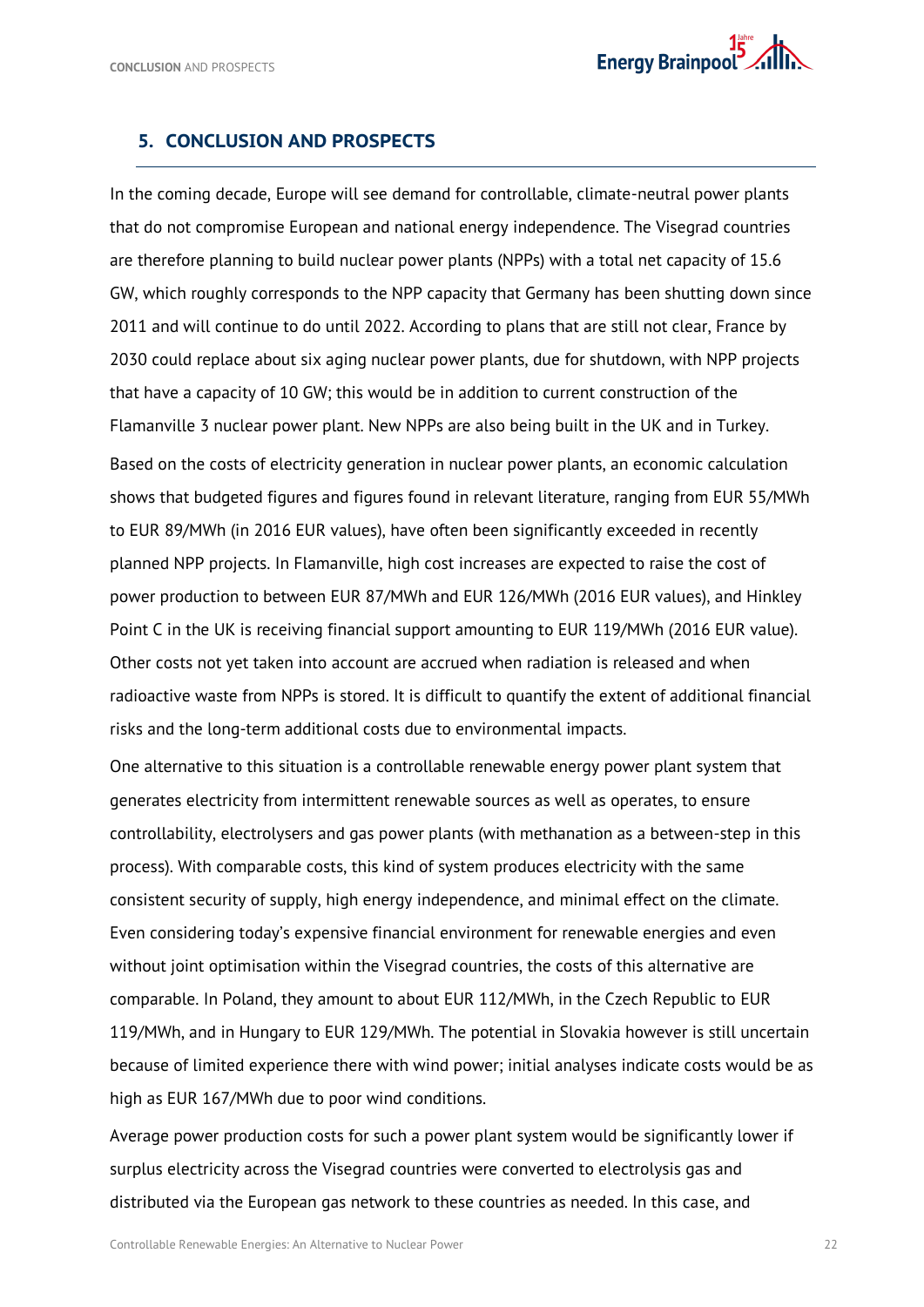

assuming that standardised financing costs decline to a certain extent in these countries, costs would decrease to EUR 120/MWh by 2027 and to EUR 100/MWh (both EUR figures in 2016 values) by 2035.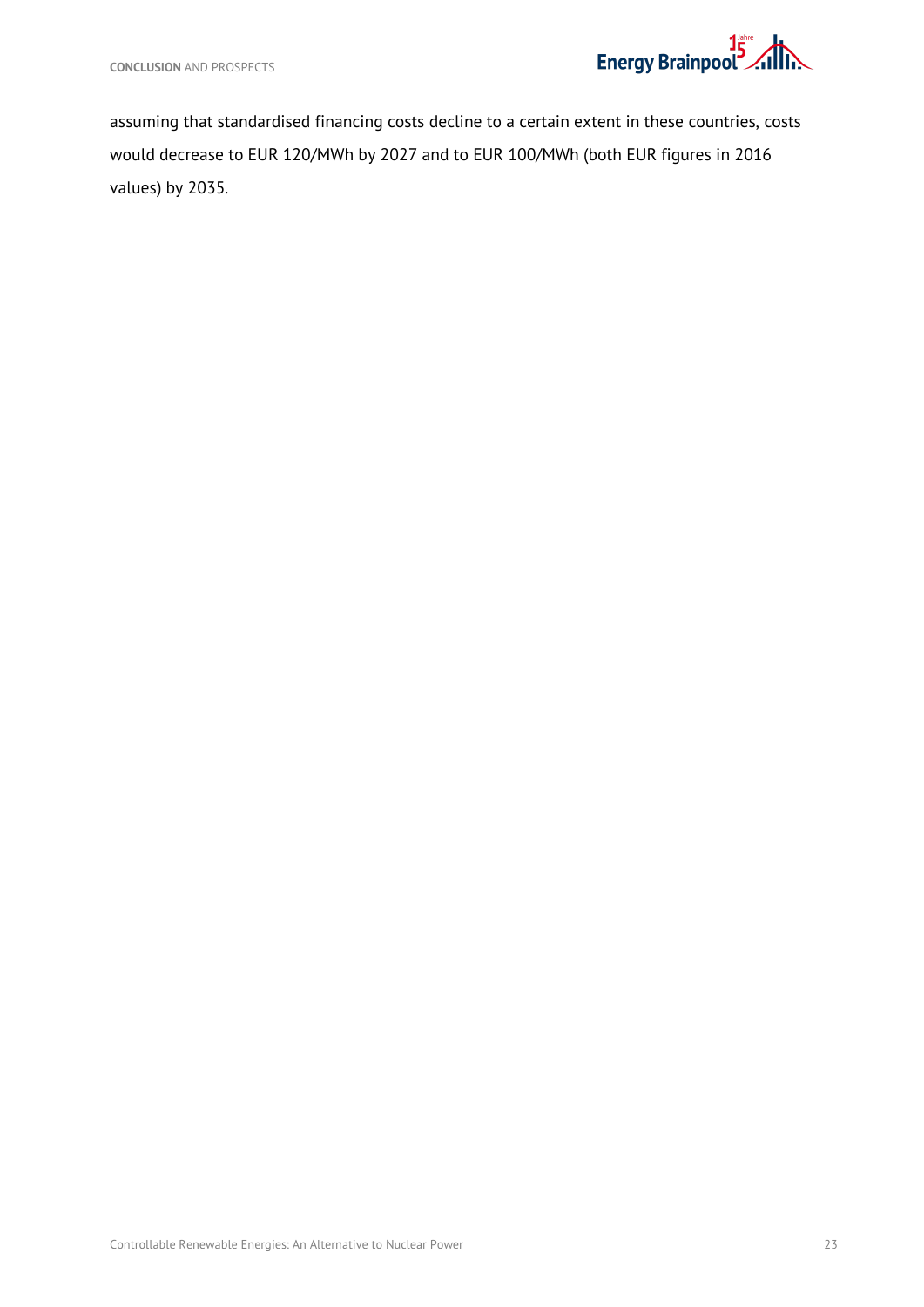

# <span id="page-26-0"></span>**6. SOURCES**

| Brueckmann, R., 2018. What is the development of WACC for wind power in the 28 EU Member     |
|----------------------------------------------------------------------------------------------|
| States- and why? [Online]                                                                    |
| Available at: https://www.strommarkttreffen.org/2018-                                        |
| 03 Brueckmann Development of WACC for wind in EU28.pdf ]                                     |
| [Accessed on 4 April 2018].                                                                  |
| Connect Energy Economics, 2015. Leitstudie Strommarkt 2015 [2015 Pilot Study of Power        |
| Market]. [Online]                                                                            |
| Available at: https://www.bmwi.de/Redaktion/DE/Publikationen/Studien/leitstudie-strommarkt-  |
| 2015.pdf? blob=publicationFile&v=9                                                           |
| [Accessed on 12 April 2018].                                                                 |
| Department of Energy & Climate Change, 2013. Electricity Generation Costs. [Online]          |
| Available at:                                                                                |
| https://assets.publishing.service.gov.uk/government/uploads/system/uploads/attachment_data/f |
| ile/223940/DECC Electricity Generation Costs for publication - 24 07 13.pdf                  |
| [Accessed on 12 April 2018].                                                                 |
| Energy Brainpool, 2018. Auf dem Weg in die Wettbewerbsfähigkeit: Elektrolysegas Erneuerbaren |
| Ursprungs [Becoming Competitive: Electrolysis Gas from Renewable Sources]. [Online]          |
| Available at: https://www.energybrainpool.com/services/studienverzeichnis.html               |
| [Accessed on 4 April 2018].                                                                  |
| European Climate Foundation, 2010. Roadmap 2050 - A Practical Guide to a Prosperous, Low-    |
| Carbon Europe. [Online]                                                                      |
| Available at: http://www.roadmap2050.eu/attachments/files/Volume1 fullreport PressPack.pdf   |
| [Accessed on 12 April 2018].                                                                 |
| European Climate Foundation, 2016. Power Perspectives 2030 - On the Road to a Decarbonised   |
| Power Sector. [Online]                                                                       |
| Available at:                                                                                |
| http://www.roadmap2050.eu/attachments/files/PowerPerspectives2030 FullReport.pdf             |
| [Accessed on 12 April 2018].                                                                 |
|                                                                                              |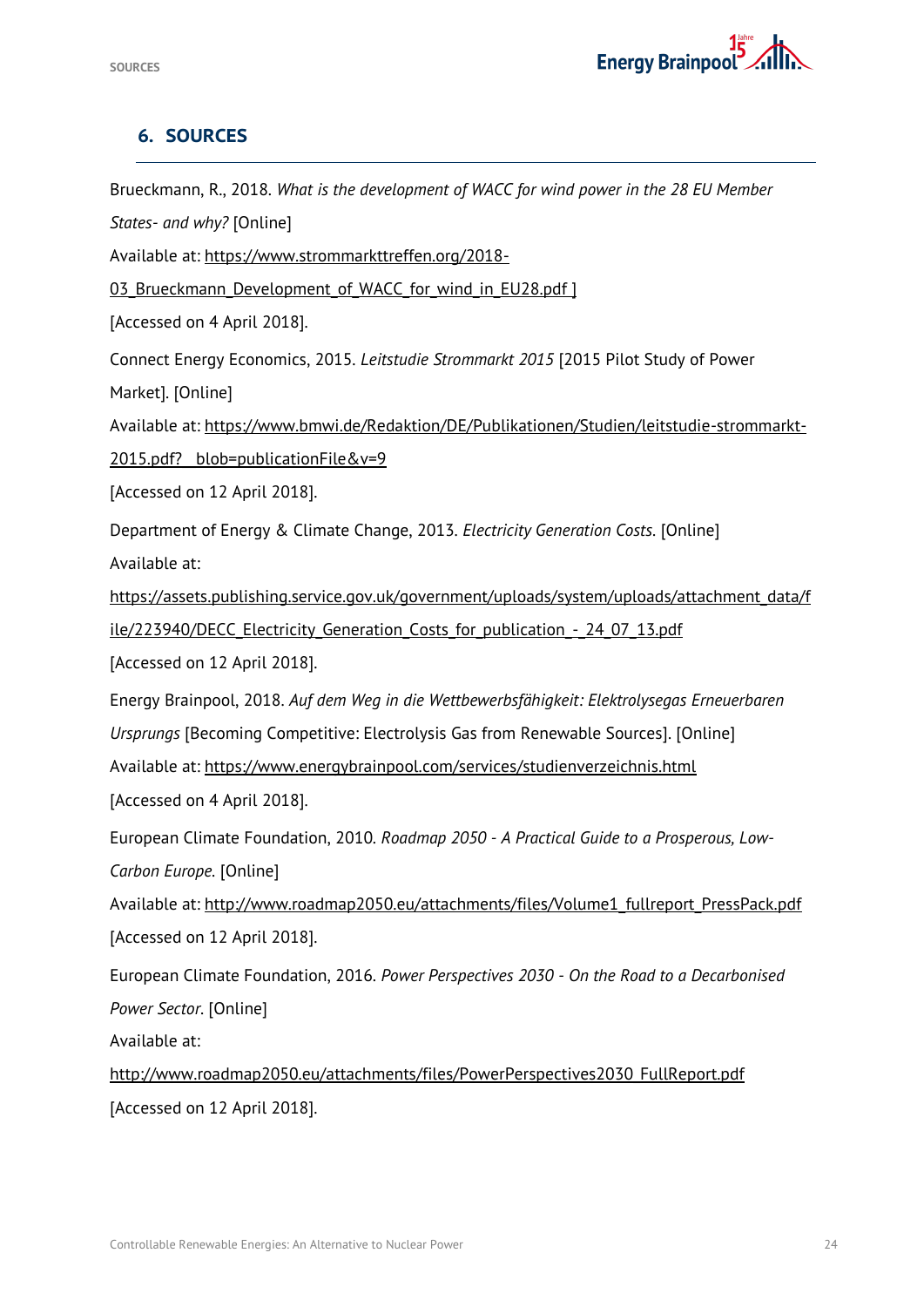

IWR, 2018. [Online]

Available at: http://www.iwr.de/news.php?id=34938

[Accessed on 4 April 2018].

Linkenheil, C. P., Huneke, F., Heddrich, M.-. L. & Küchle, I., 2017. *Flexibility Needs and Options for Europe's Future Electricity System.* [Online]

Available at: https://www.energybrainpool.com/fileadmin/download/Studien/Study\_2017-09-

07 Energy-Brainpool Study Flexibility-Needs-and-Options EUGINE.pdf

[Accessed on 4 April 2018].

Persem, M., 2014. *La transition énergétique et France et en Allemagne* [The Energy Transition and

France and Germany]. [Online]

Available at: http://enr-ee.com/hintergrundpapiere/

[Accessed on 4 April 2018].

Pfenninger, S. & Staffell, I., 2016. Long-term patterns of European PV output using 30 years of validated hourly reanalysis and satellite data. *Energy 114*, pp. 1251-1265.

Pfenninger, S. & Staffell, I., 2016. Using Bias-Corrected Reanalysis to Stimulate Current and Future Wind Power Output. *Energy 114*, pp. 1224-1239.

PGE, 2016. *Polish NPP new build project.* [Online]

Available at: https://www.iaea.org/NuclearPower/Downloadable/Meetings/2016/2016-02-10-

02-12-NPES/14\_Poland\_KWIATKOWSKI.pdf

[Accessed on 4 April 2018].

Temperton, I., Buck, M., Graf, A. & Brückmann, R., 2018. *Reducing the cost of financing in Europe.*  [Online]

Available at: https://www.agora-energiewende.de/de/presse/agoranews/news-detail/news/wiedie-eu-den-ausbau-erneuerbarer-energien-in-zentral-und-suedosteuropa-billiger-und-schnellermachen-kann/News/detail/

[Accessed on 18 April 2018].

U.S. Energy Information Administration, 2013. *Updated Capital Cost Estimates for Utility Scale Electricity Generating Plants.* [Online]

Available at: https://www.eia.gov/outlooks/capitalcost/pdf/updated\_capcost.pdf

[Accessed on 12 April 2018].

VGB PowerTech e.V., 2012. *Investment and Operation Cost Figures – Generation Portfolio.* [Online] Available at: https://de.scribd.com/document/358527722/VGB-Investment-and-Operation-Costs-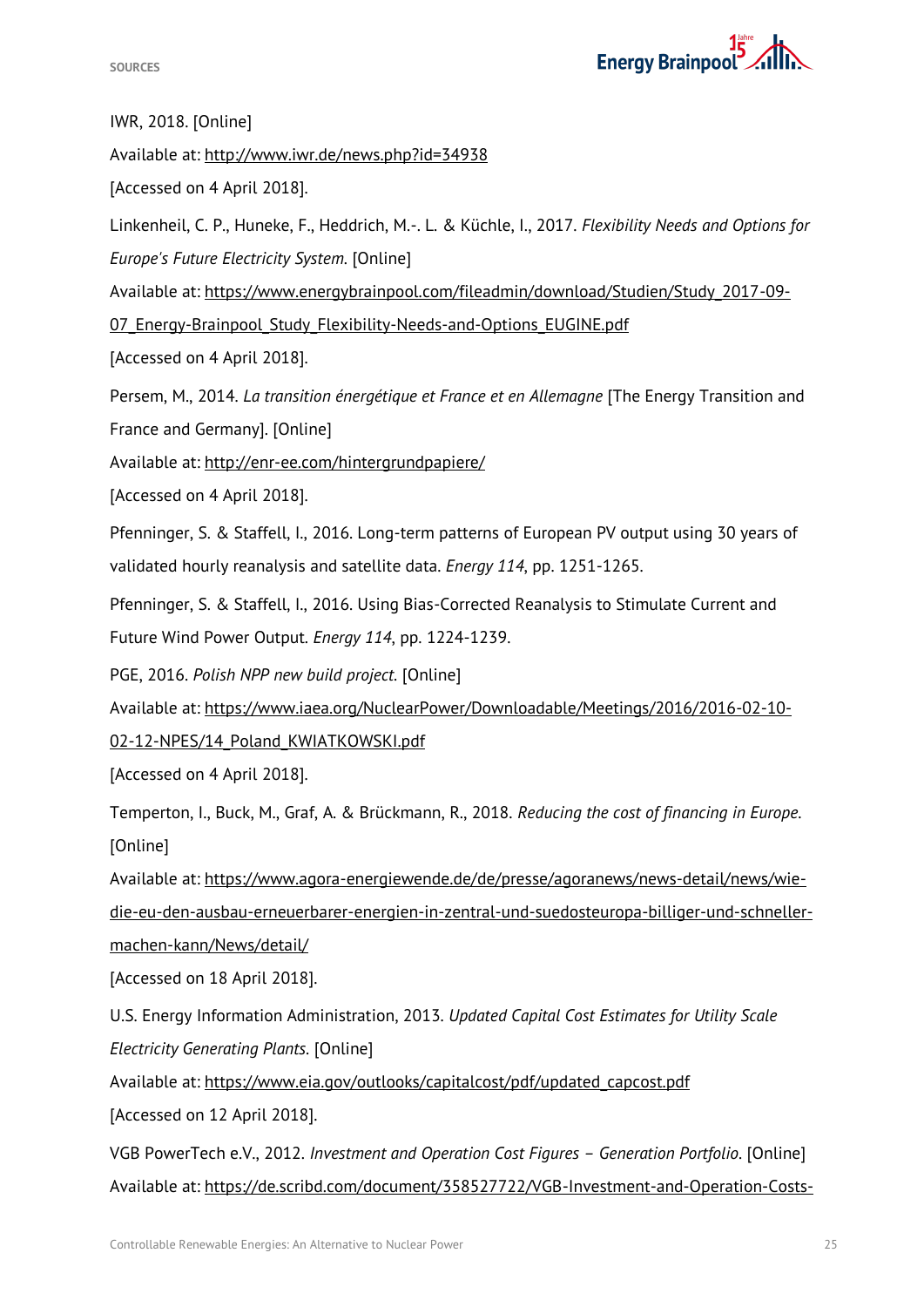

Figures-for-Power-Generation-09-2012

[Accessed on 20 April 2018].

World Nuclear Association, 2018. *Country Profiles.* [Online]

Available at: http://www.world-nuclear.org/information-library/country-profiles.aspx

[Accessed on 4 April 2018].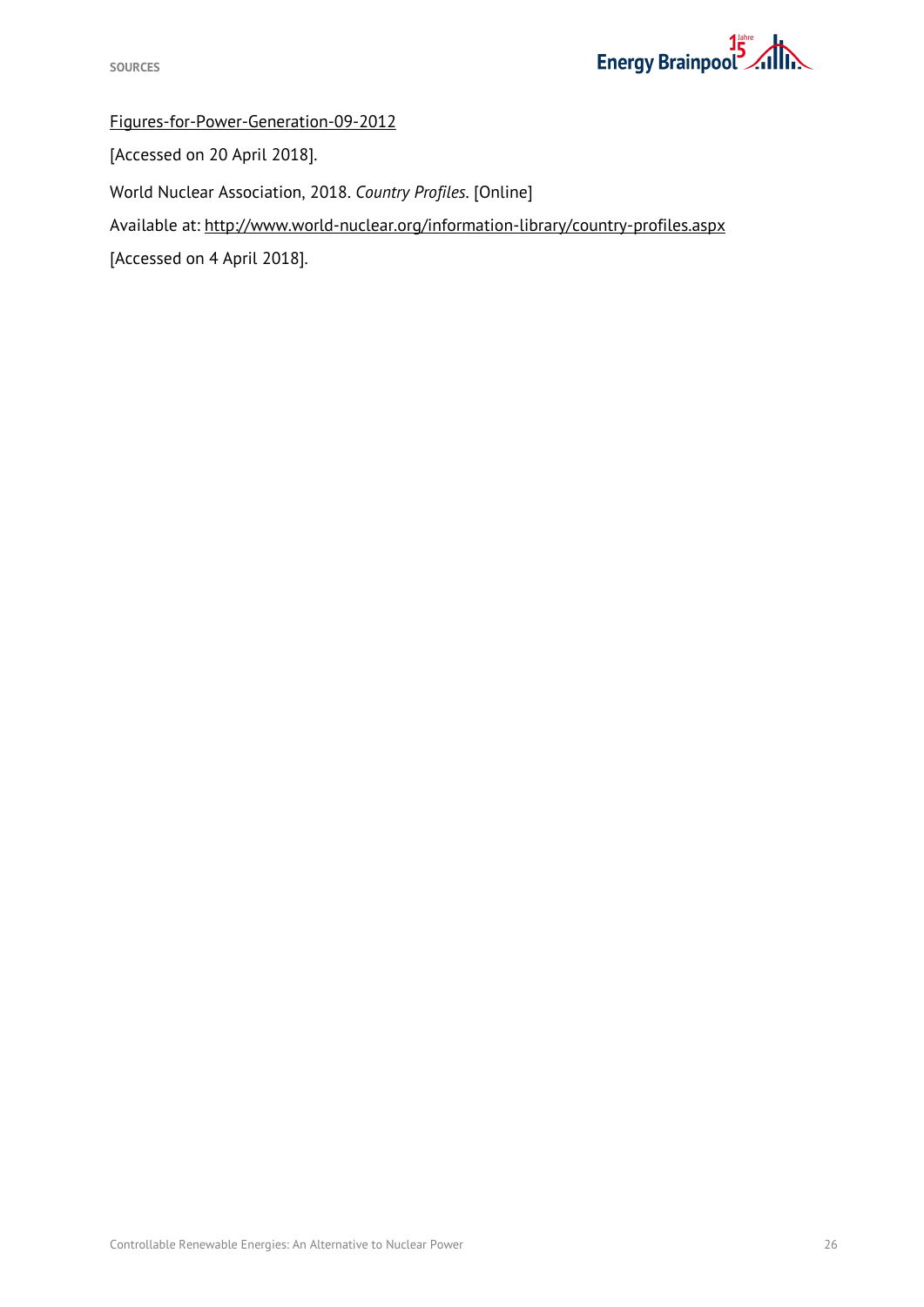# <span id="page-29-0"></span>**7. APPENDIX**

<span id="page-29-1"></span>Table 4: Assumptions used for the economic calculation of electrolysers (Energy Brainpool, 2018) and gas power plants (Linkenheil, et al., 2017)

|                                          |            |                        | <b>Electrolysers</b> |               | Power production  |                 |                          |                       |                    |
|------------------------------------------|------------|------------------------|----------------------|---------------|-------------------|-----------------|--------------------------|-----------------------|--------------------|
| <b>First</b><br>power<br>produc-<br>tion |            | CAPEX OPEX Age         |                      | <b>WACC</b>   | Specific<br>costs | Techno-<br>logy | <b>Specific</b><br>costs | Rate of<br>efficiency | Price of<br>fuel   |
| Year                                     | EUR/<br>kW | $%$ of<br><b>CAPEX</b> | Years                | $\frac{0}{0}$ | EUR/<br>MW/year   |                 | EUR/<br>MW/year          | $\frac{0}{0}$         | EUR/<br><b>MWh</b> |
| 2025                                     | 750        | 3.5                    | 15                   | 6.86          | 107,869           | Gas<br>turbines | 47,000                   | 41                    | 40                 |
| 2030                                     | 500        | 3.0                    | 15                   | 6.86          | 69,413            | Gas<br>engines  | 59,000                   | 49                    | 40                 |
| 2035                                     | 400        | 2.5                    | 19                   | 6.86          | 48,296            | انللا           | 85,000                   | 59                    | 40                 |

<span id="page-29-2"></span>Table 5: Assumptions for the economic calculation of intermittent renewable energy facilities (*Meta-Analysis of 24 Studies with 135 Data Sets on the Costs of PV, Onshore Wind and Offshore Wind Power*)

<span id="page-29-3"></span>

|                |                                          | Onshore wind      |                                    |      | PV    |                       |       |      |                 | Specific costs |
|----------------|------------------------------------------|-------------------|------------------------------------|------|-------|-----------------------|-------|------|-----------------|----------------|
| <b>Country</b> | <b>First</b><br>power<br>produc-<br>tion |                   | CAPEX OPEX Age CAPEX OPEX Age WACC |      |       |                       |       |      | Wind            | PV             |
|                | Year                                     | EUR/<br><b>kW</b> | $%$ of<br><b>CAPEX</b>             | Year | EUR/  | EUR/ % of<br>kW CAPEX | Years | $\%$ | EUR/<br>MW/year |                |
| HU             | 2027                                     | 1,162 3.15        |                                    | 21   | 1,068 | 1.96                  | 26    | 8.25 | 154,238         | 121,897        |
| <b>SK</b>      | 2027                                     | 1,162 3.15        |                                    | 21   | 1,068 | 1.96                  | 26    | 5.30 | 128,982         | 97,542         |
| CZ             | 2035                                     | 1,078             | 3.15                               | 21   | 828   | 1.96                  | 26    | 8.00 | 141,005         | 92,825         |
| PL             | 2035                                     | 1,078             | 3.15                               | 21   | 828   | 1.96                  | 26    | 8.00 | 141,005         | 92,825         |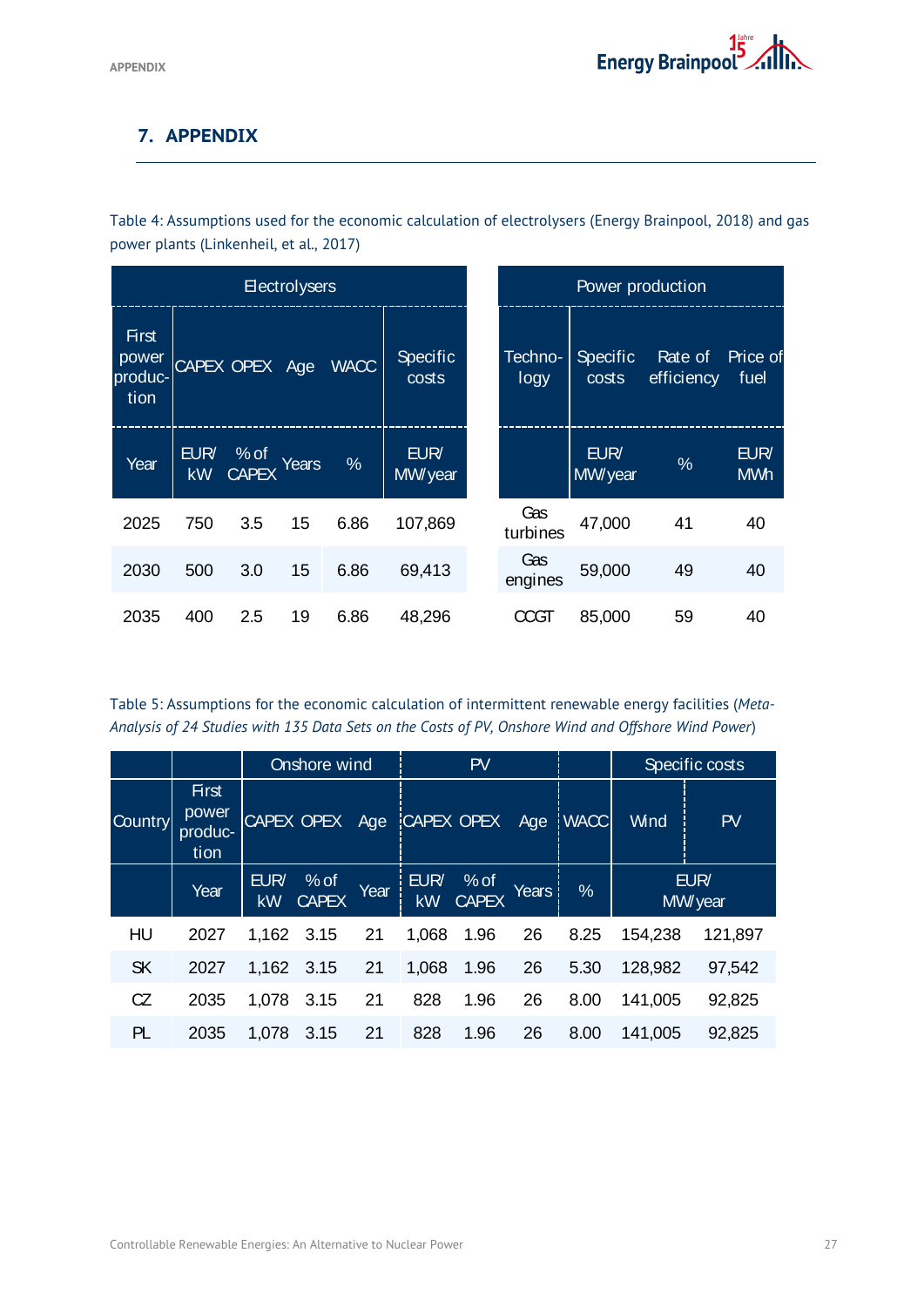|                                                     | Country   |                                       | Intermittent electricity | Controllability         |                                 |                         |
|-----------------------------------------------------|-----------|---------------------------------------|--------------------------|-------------------------|---------------------------------|-------------------------|
| <b>First</b><br>year of<br>power<br>gener-<br>ation |           | Required<br>output from<br>renewables | wind                     | Share of Share of<br>PV | <b>Electrolyser</b><br>capacity | <b>Balance</b><br>gas   |
|                                                     |           | <b>MW</b>                             | $\%$                     | $\%$                    | <b>MW<sub>el</sub></b>          | <b>GWh<sub>th</sub></b> |
|                                                     | HU        | 14,599                                | 74                       | 26                      | 3,696                           | $-3,750$                |
| Vise-<br>grad                                       | <b>SK</b> | 10,163                                | 62                       | 38                      | 789                             | 10,414                  |
| 2027                                                | CZ        | 24,511                                | 76                       | 24                      | 4,324                           | 591                     |
|                                                     | PL        | 36,406                                | 83                       | 17                      | 7,999                           | $-7,255$                |
|                                                     | HU        | 14,884                                | 70                       | 30                      | 4,848                           | $-4,773$                |
| Vise-                                               | <b>SK</b> | 10,082                                | 53                       | 47                      | 1,425                           | 10,396                  |
| grad<br>2035                                        | CZ        | 24,126                                | 70                       | 30                      | 5,531                           | 659                     |
|                                                     | PL        | 35,141                                | 78                       | 22                      | 9,730                           | $-6,281$                |

<span id="page-30-0"></span>Table 6: Detailed results for the V4 scenarios in [Table](#page-16-0) 2. If "balance gas" is positive, electrolysis gas is imported over the year.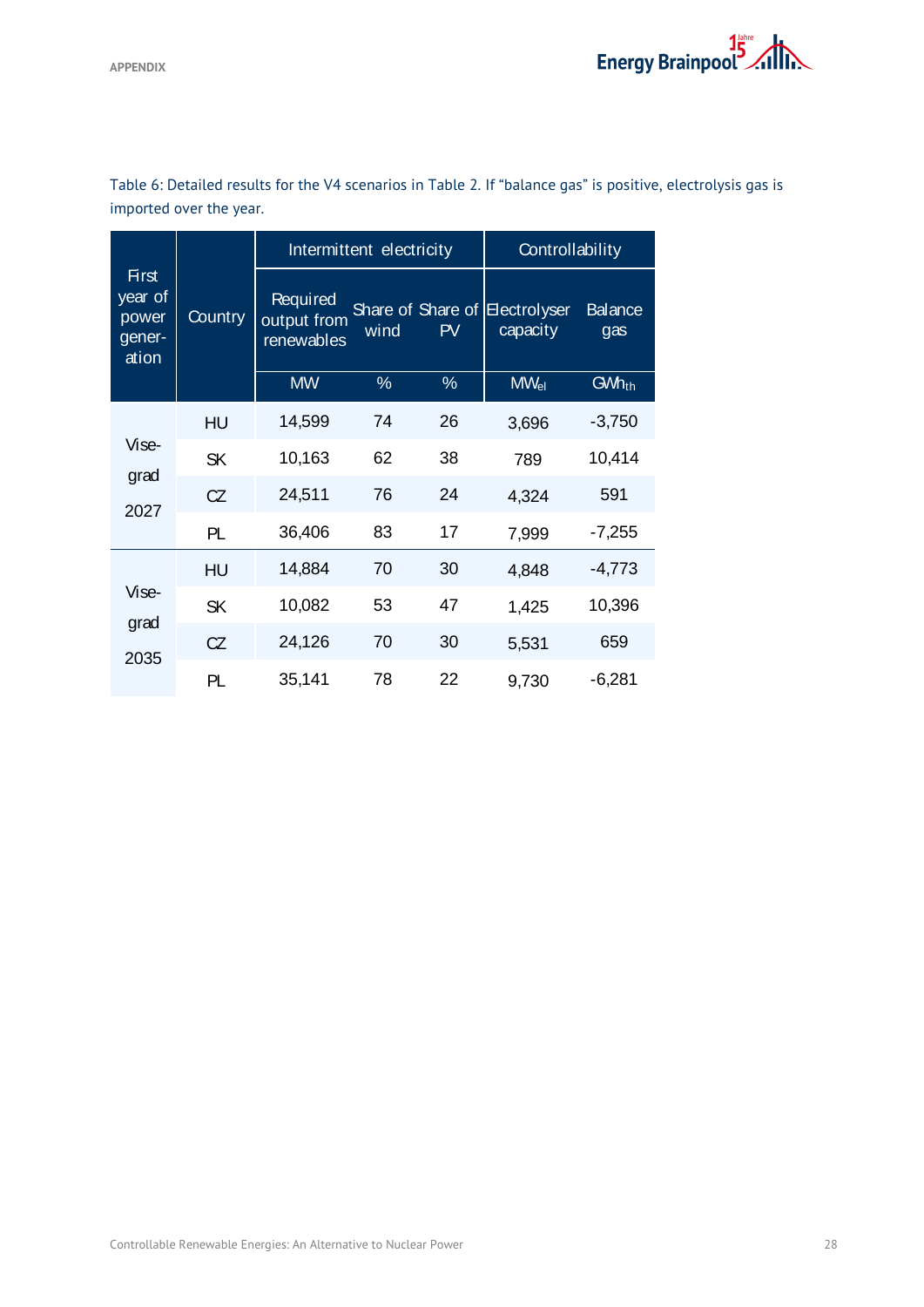## <span id="page-31-0"></span>**8. ABOUT ENERGY BRAINPOOL**

Energy Brainpool GmbH & Co. KG provides independent expertise on energy markets with a focus on market design, price development and trading in Germany and Europe. Tobias Federico founded the company in 2003 with one of the first spot price forecasts in the market. Today Energy Brainpool's range of products includes the fundamental modelling of electricity prices using Power2Sim software, diverse analyses, forecasts and research-based studies. Energy Brainpool provides advice on strategic and operating issues and since 2008 has been offering advanced training programmes for experts in the field. The company combines knowledge and competence on business models, digitalisation, and the management of trade, procurement and risk, boasting many years of practical experience in controllable and intermittent energy production.